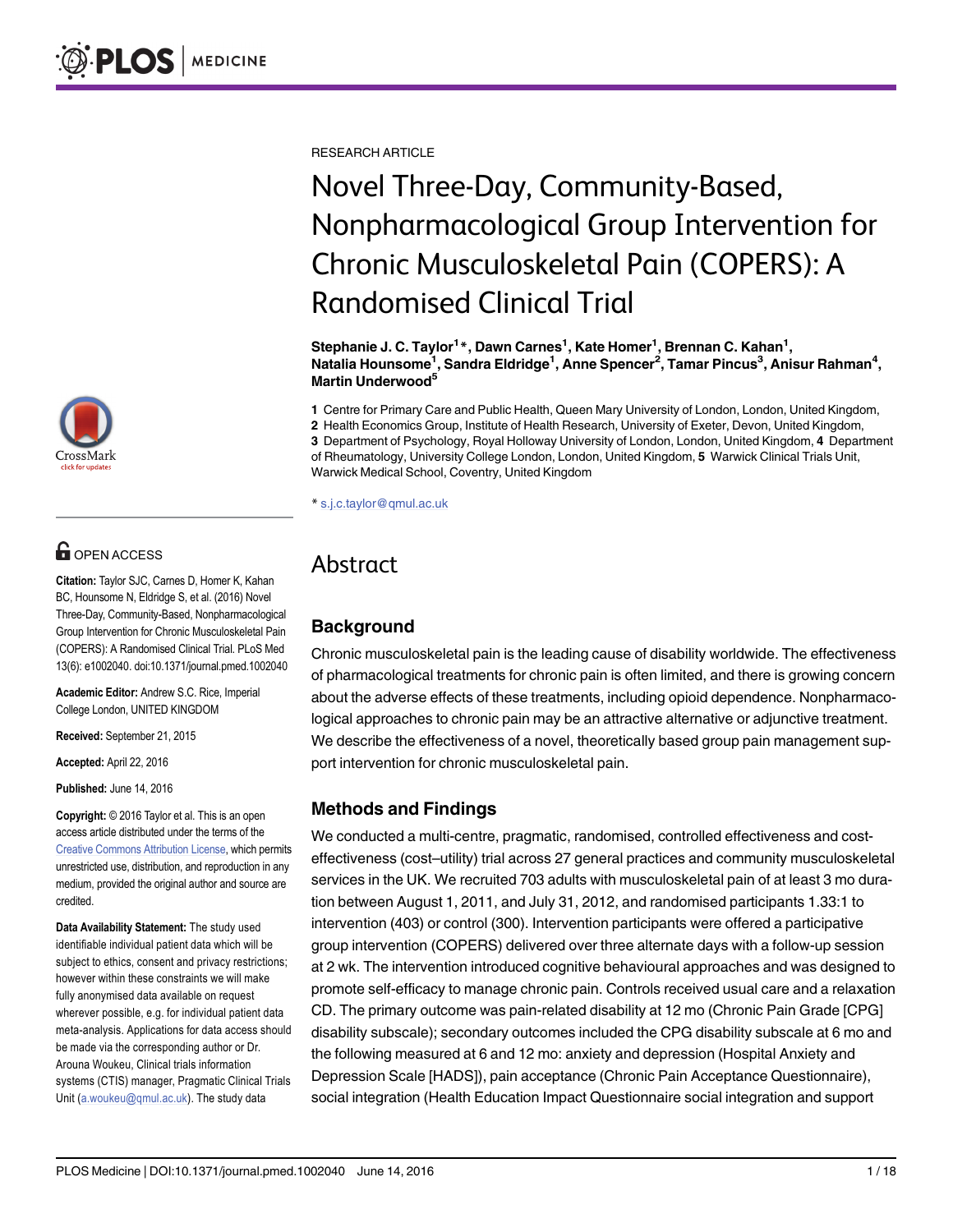**PLOS** | MEDICINE

sharing committee consists of Dr. Arouna Woukeu and the authors SJCT, MU, SE, AS and DC.

Funding: This paper presents independent research funded by the National Institute for Health Research (NIHR) under its Programme Grants for Applied Research scheme (RP-PG-0707-10189, [http://www.](http://www.nihr.ac.uk/funding/fundingdetails.htm?postid=2230) [nihr.ac.uk/funding/fundingdetails.htm?postid=2230\)](http://www.nihr.ac.uk/funding/fundingdetails.htm?postid=2230). AR is supported by the NIHR University College London Hospitals Biomedical Research Centre. The NIHR had no role in the design and conduct of the study; the collection, management, analysis, and interpretation of the data; the preparation, review, or approval of the manuscript; or the decision to submit the manuscript for publication.

Competing Interests: We have read the journal's policy and the authors of this manuscript have the following competing interests: SJCT and MU have received multiple research grants as principal investigators or co-investigators from UK National Institute for Health Research. MU is also co-applicant on one research grant from Australian National Medical and Health Research Council.

Abbreviations: CPAQ, Chronic Pain Acceptance Questionnaire; CPG, Chronic Pain Grade; DDD, defined daily dose; GP, general practitioner; HADS, Hospital Anxiety and Depression Scale; heiQ, Health Education Impact Questionnaire; PSEQ, Pain Self-Efficacy Questionnaire; QALY, quality-adjusted life year; SD, standard deviation; SMD, standardised mean difference.

subscale), pain-related self-efficacy (Pain Self-Efficacy Questionnaire), pain intensity (CPG pain intensity subscale), the census global health question (2011 census for England and Wales), health utility (EQ-5D-3L), and health care resource use. Analyses followed the intention-to-treat principle, accounted for clustering by course in the intervention arm, and used multiple imputation for missing or incomplete primary outcome data.

The mean age of participants was 59.9 y, with 81% white, 67% female, 23% employed, 85% with pain for at least 3 y, and 23% on strong opioids. Symptoms of depression and anxiety were common (baseline mean HADS scores 7.4 [standard deviation 4.1] and 9.2 [4.6], respectively). Overall, 282 (70%) intervention participants met the predefined intervention adherence criterion. Primary outcome data were obtained from 88% of participants. There was no significant difference between groups in pain-related disability at 6 or 12 mo (12 mo: adherence criterion. Primary outcome data were obtained from 88% of participants. There<br>was no significant difference between groups in pain-related disability at 6 or 12 mo (12 m<br>difference −1.0, intervention versus cont sus global health question. Anxiety, depression, pain-related self-efficacy, pain acceptance, and social integration were better in the intervention group at 6 mo; at 12 mo, these differsus global health question. Anxiety, depression, pain-related self-efficacy, pain acceptance<br>and social integration were better in the intervention group at 6 mo; at 12 mo, these differ-<br>ences remained statistically signi social integration (0.8, 95% CI 0.4 to 1.2). Intervention participants received more analgesics than the controls across the 12 mo. The total cost of the course per person was £145 (US\$214). The cost–utility analysis showed there to be a small benefit in terms of qualityadjusted life years (QALYs) (0.0325, 95% CI <sup>−</sup>0.0074 to 0.0724), and on the cost side the (US\$214). The cost–utility analysis showed there to be a small benefit in terms of quality-<br>adjusted life years (QALYs) (0.0325, 95% CI −0.0074 to 0.0724), and on the cost side the<br>intervention was a little more expensive adjusted life years (QALYs) (0.0325, 95% Cl –0.0074 to 0.0724), and on the cost side the<br>intervention was a little more expensive than usual care (i.e., £188 [US\$277], 95% Cl –£125<br>[–US\$184] to £501 [US\$738]), resulting i (US\$8,521) per QALY. Limitations include the fact that the intervention was relatively brief and did not include any physical activity components.

# **Conclusions**

While the COPERS intervention was brief, safe, and inexpensive, with a low attrition rate, it was not effective for reducing pain-related disability over 12 mo (primary outcome). For secondary outcomes, we found sustained benefits on depression and social integration at 6 and 12 mo, but there was no effect on anxiety, pain-related self-efficacy, pain acceptance, pain intensity, or the census global health question at 12 mo. There was some evidence that the intervention may be cost-effective based on a modest difference in QALYs between groups.

# Trial registration

ISRCTN Registry [24426731](http://www.isrctn.com/ISRCTN24426731)

# Author Summary

# Why Was This Study Done?

• Chronic pain, of which chronic musculoskeletal pain is a major component, is one of the most important causes of disability worldwide.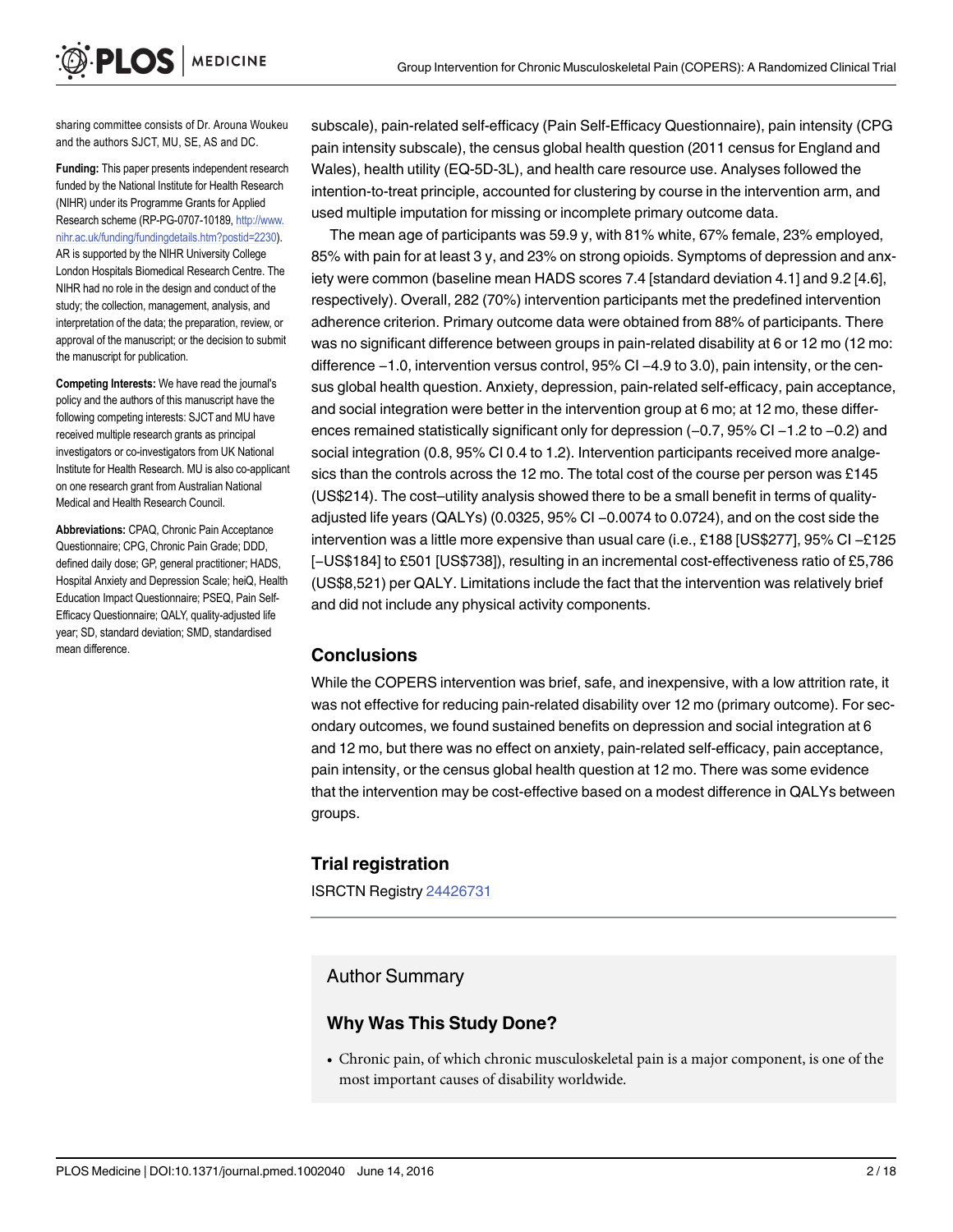- <span id="page-2-0"></span>• Pharmacological interventions are ineffective, or only partially effective, for many people with chronic pain, and there is increasing concern about side effects (for example, with nonsteroidal anti-inflammatory drugs) or drug dependence (with opioids or gabapentinoids).
- After systematically reviewing the evidence, we developed COPERS—a novel, brief, psychologically based group intervention directed at increasing participants' confidence and their repertoire of skills around managing pain.
- Our aim was to reduce participants' pain-related disability.

#### What Did the Researchers Do and Find?

- We conducted a large randomised controlled trial of the intervention, including 703 participants, mostly identified from primary care, who were randomised in a ratio of 1.33:1 to receive either the new intervention or usual care and a relaxation CD.
- The average age of the study participants was 60 y, few were in work, and most (85%) had had pain for at least 3 y; overall at baseline they reported poor health and high levels of pain-related disability, and nearly a quarter (23%) were being prescribed strong opioids.
- Compared with usual care, the intervention had no effect on pain-related disability at 6 or 12 months (the primary outcome). At 6 months, the psychological secondary outcomes were better in the group receiving the intervention compared to the group receiving usual care, but by 12 months, only depression and social integration remained improved.

#### What Do These Findings Mean?

- This study suggests that this brief group-based psychological intervention is insufficient to improve pain-related disability in people with long-established, chronic musculoskeletal pain, and alternative treatments are needed.
- Anxiety and depression are common in people who have chronic pain, and the study holds out the tantalising prospect that the new intervention could improve the psychological well-being of such patients, but further research is needed before this conclusion can be firmly drawn.

#### Introduction

Chronic pain is common, affecting an estimated [2](#page-15-0)0%  $[1]$  to 30%  $[2]$  of adults worldwide. It is associated with disability, psychological comorbidity, reduced quality of life, early mortality, and high health care costs. The burden of disability due to chronic musculoskeletal disorders, commonly associated with chronic pain, increased worldwide by 46% between 1990 and 2010, with further increases predicted in coming years due to aging populations and increasing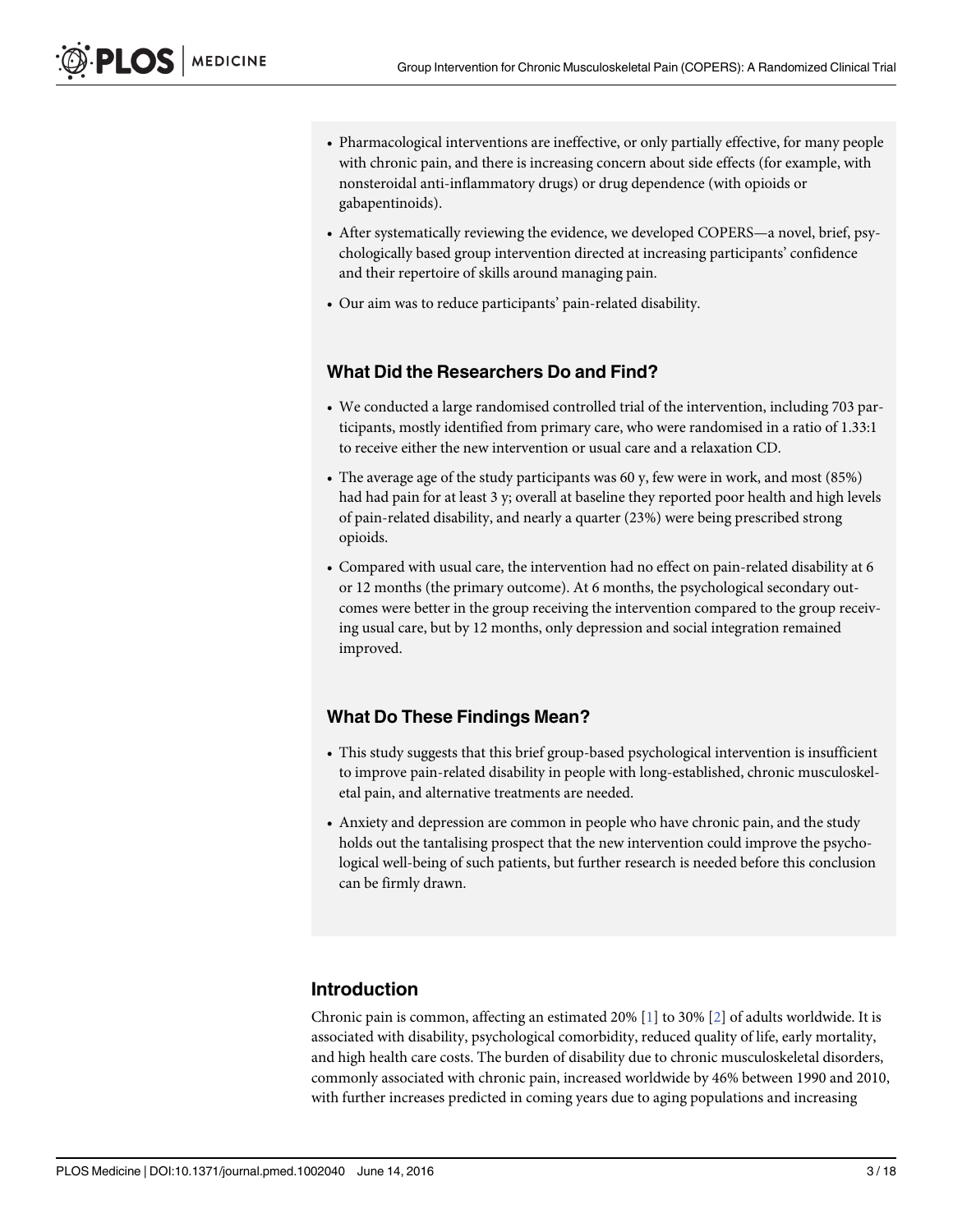<span id="page-3-0"></span>obesity [[3](#page-15-0)]. In 2013 musculoskeletal disorders (combined with fractures and soft tissue injuries) accounted for over 20% of years lived with a disability across the globe [[4\]](#page-15-0). Low back pain alone is the leading cause of disability in 86 countries and the second or third leading cause of disability in a further 67 countries [[4](#page-15-0)].

Although pharmacological therapies have an important role in chronic pain, their effectiveness is often limited  $[5]$ , and there is considerable concern about the adverse effects of nonsteroidal anti-inflammatory drugs [\[6,7](#page-15-0)]. Many patients with chronic pain receive opioids, despite a lack of evidence regarding their long-term effectiveness [[8](#page-15-0)] and the risk of side effects, including dependence  $[9]$  $[9]$ . Nonpharmacological approaches to chronic pain—such as pain management and self-management support courses that aim to improve quality of life and encourage positive behaviour change—may be an attractive alternative. There are, however, limited data to support their use. There is evidence suggesting that improving self-efficacy (an individual's belief in their ability to succeed in a particular situation) may be a key mechanism for improvement in other outcomes [[10,11\]](#page-15-0), placing self-efficacy as a focus of interest for self-management interventions [\[12\]](#page-15-0).

Based on a systematic review analysing the literature on the characteristics and effectiveness of pain management programmes [\[13\]](#page-15-0), we developed a novel, theoretically underpinned selfmanagement support programme to improve the management of chronic musculoskeletal pain in the community, Coping with Persistent Pain, Effectiveness Research into Self-management (COPERS), and conducted a trial of this intervention [[14\]](#page-15-0). The COPERS programme aimed to increase self-efficacy to manage chronic pain and attempted to address the social isolation that may accompany the experience of living with chronic pain [[14](#page-15-0)]. We conceptualised the intervention within the "three-process model of pain" [[15](#page-15-0)], which focuses on physiological processes, subjective-affective-cognitive processes, and behavioural processes. In this model, these are nondiscrete, interactive processes. Hence our intervention relied on changes in understanding, mood, and behaviour to enhance pain-related self-efficacy, which in turn would interact to reinforce new behaviours and affect outcomes. We hypothesised that this new intervention would reduce pain-related disability in people with chronic musculoskeletal pain. Here we describe a randomised controlled trial testing the effectiveness and cost-effectiveness of the COPERS programme.

#### Methods

#### Ethics Statement

The trial was overseen by independent trial steering and data monitoring and ethics committees (see Section 1 of [S1 Appendix](#page-14-0)). Ethical approval was granted by the National Research Ethics Service Cambridgeshire 4 Research Ethics Committee (Ref: 11/EE/046; [S1 Approval\)](#page-14-0). All participants provided written informed consent before entering the trial.

# Study Participants

We conducted a pragmatic, multi-centre randomised controlled trial of the COPERS group self-management course for adults living with chronic musculoskeletal pain. Causes of pain included, but were not restricted to, osteoarthritis, back pain, chronic widespread pain, and fibromyalgia. Participants were recruited in the UK (London and the Midlands) from primary care, community musculoskeletal pain services, and secondary care pain services. The trial protocol and statistical analysis plan have been published previously [[16,17](#page-16-0)].

Between August 1, 2011, and July 31, 2012, potential participants were identified via electronic patient record searches [[18\]](#page-16-0), face-to-face consultation, and advertisements in clinic areas. Those who responded to initial approaches or advertisement were sent a screening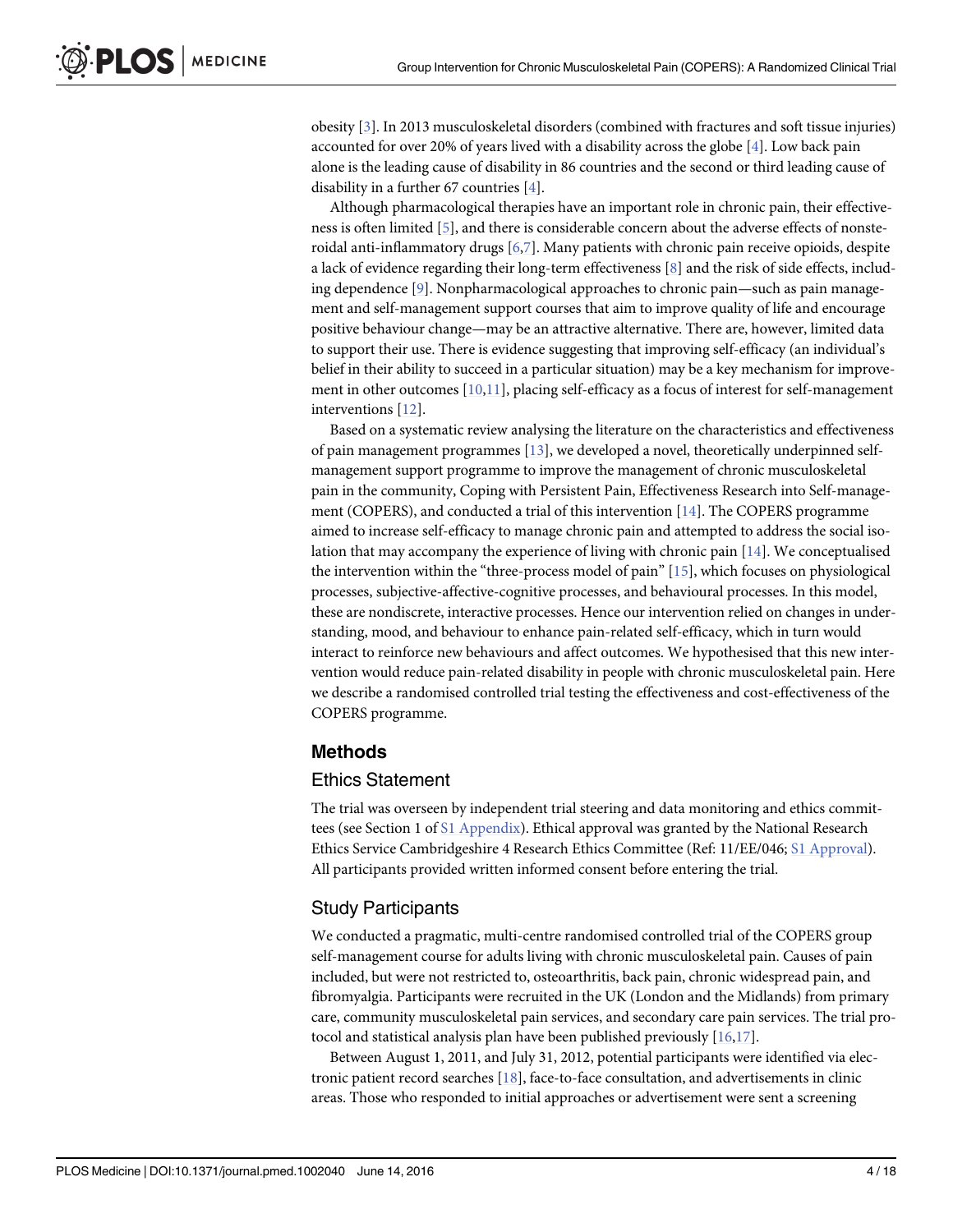<span id="page-4-0"></span>questionnaire. Eligibility was subsequently confirmed in a telephone interview with a researcher, who then sent potential participants a baseline questionnaire and consent form. We included adults (aged  $\geq$  18 y) with musculoskeletal pain of at least 3 mo duration [[19](#page-16-0)]. Exclusion criteria were as follows: inability to give informed consent, not fluent in English, chronic pain arising from active malignant disease or inflammatory arthritis, terminal illness, or such serious, uncontrolled mental health or substance abuse issues that it would be difficult for the individual to participate in the group sessions (this was determined by the participant's general practitioner [GP] following the electronic patient searches or through discussion between the potential participant and the researcher during the telephone interview).

#### Randomisation

Following the return of completed baseline questionnaires, participants were randomised to the two groups in a 1.33:1 ratio in favour of the intervention arm. Strict allocation concealment was maintained via an independent, centralised online service that used stratified permuted blocks with randomly varying block sizes of 7 or 14 and recruitment site as a stratification factor.

# Outcome Measures

Participants completed postal questionnaires containing the outcome measures before randomisation (the baseline questionnaire) and at 6 and 12 mo following randomisation. If necessary, we collected primary outcome data by phone. Selection of outcome measures was based on their clinimetric qualities and informed by patient consultation. The primary outcome was pain-related disability at 12 mo. We chose a well-validated tool, the Chronic Pain Grade (CPG), which has two subscales—pain intensity and pain-related disability, which are scored independently and can be combined to form the CPG overall grade [[20\]](#page-16-0). Each subscale has been validated separately [[21](#page-16-0)]. The three disability subscale questions ask about pain interfering with daily activities; change in the ability to take part in recreational, social, and family activities; and change in the ability to work (including housework) over the past 6 mo [[20,21\]](#page-16-0). To generate the outcome, each item is scored on a scale 0–10 (with 10 the worst), and the mean is taken and multiplied by 100. The CPG disability subscale has been used in a number of other trials investigating long-term pain [\[22,23\]](#page-16-0). Secondary outcomes were the CPG disability subscale at 6 mo and the following at 6 and 12 mo: pain intensity (CPG pain intensity subscale)  $[20,21]$ , the census global health question (2011 census for England and Wales)  $[24]$  $[24]$ , anxiety and depression (Hospital Anxiety and Depression Scale [HADS]) [\[25\]](#page-16-0), pain acceptance (Chronic Pain Acceptance Questionnaire [CPAQ]) [[26\]](#page-16-0), social integration (Health Education Impact Questionnaire [heiQ] social integration and support subscale) [[27](#page-16-0)], health utility (EQ-5D-3L) [[28](#page-16-0)], pain-related self-efficacy (Pain Self-Efficacy Questionnaire [PSEQ]) [[29\]](#page-16-0), and health care resource use. We also examined use of psychotropic medicines, analgesics, and weak and strong opioids by looking at total World Health Organization defined daily doses (DDDs) of selected medications prescribed in the 12 mo following randomisation and the proportion of participants using strong and weak opioids at 12-mo follow-up. Full details of our outcome measures and methods are described in Sections 2–4 of [S1 Appendix.](#page-14-0) Due to the nature of the intervention, it was not feasible to mask participants or group facilitators to study arm. Participants' health care professionals and all those retrieving, handling, or processing outcome data remained unaware of participants' allocated study arms.

Adverse events for both arms were collected following standard operating procedures for the Pragmatic Clinical Trials Unit and our adverse events protocol. Adverse events in the control arm could be reported by participants at any time via phone or post, and we also reviewed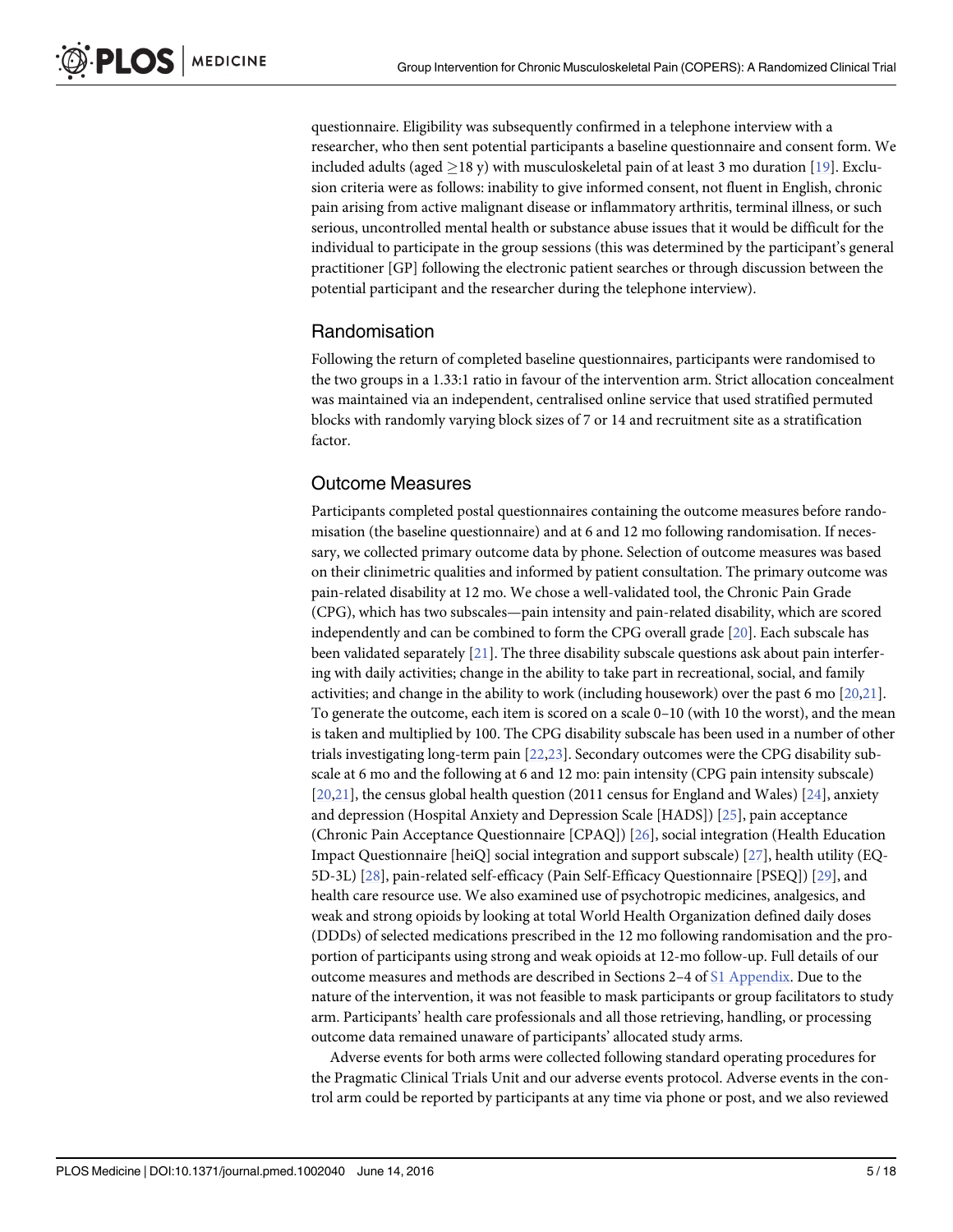all medical records at the end of the study. All deaths occurring during the study period were scrutinised to determine if they were related to the study.

#### Intervention

The intervention was a facilitated, experiential learning group course based on cognitive behavioural principles plus usual care (Table 1); its development and content is described in detail elsewhere [\[14\]](#page-15-0). Briefly, the course consisted of 24 individual components delivered in a community setting over three alternate days in 1 wk, with a follow-up session 2 wk later (total duration = 14 h). Content included cognitive behavioural approaches to managing chronic pain (these covered acceptance, attention control, goal setting and action planning, and recognising unhelpful thinking and behaviours); an educational DVD with a pain consultant answering

Table 1. Outline of the intervention—the COPERS course.

| Day: Topic                                      | <b>Modules</b>                                                        | <b>Content of Sessions</b>                                                           |
|-------------------------------------------------|-----------------------------------------------------------------------|--------------------------------------------------------------------------------------|
| 1: Living and dealing with pain                 | 1. Introduction and understanding pain and<br>acceptance              | •Component 1: Introduction                                                           |
|                                                 |                                                                       | •Component 2: Pain information                                                       |
|                                                 |                                                                       | •Component 3: Acceptance-the uninvited guest                                         |
|                                                 | Lunch                                                                 |                                                                                      |
|                                                 | Taster activity-art                                                   |                                                                                      |
|                                                 | 2. Mind, mood, and pain                                               | •Component 4: Pain--when is it bearable and when is it<br>not?                       |
|                                                 |                                                                       | •Component 5: The pain cycle                                                         |
|                                                 | 3. Movement and relaxation                                            | •Component 6: Posture                                                                |
|                                                 |                                                                       | •Component 7: Relaxation and breathing                                               |
| 2: Doing something about your life<br>with pain | 4. Dealing with unhelpful negative thoughts and<br>barriers to change | •Component 8: Reflections from day one                                               |
|                                                 |                                                                       | •Component 9: Identifying problems, goal setting, and<br>action planning             |
|                                                 |                                                                       | •Component 10: Barriers to change—unhelpful thinking                                 |
|                                                 | Lunch                                                                 |                                                                                      |
|                                                 | Taster activity-hand massage                                          |                                                                                      |
|                                                 | 5. Making pain more manageable                                        | •Component 11: Barriers to change—reframing negatives to<br>positives                |
|                                                 |                                                                       | •Component 12: Attention control and distraction                                     |
|                                                 |                                                                       | •Component 13: Things that make pain more manageable                                 |
|                                                 | 6. Movement and relaxation                                            | •Component 14: Balance and stretch                                                   |
|                                                 |                                                                       | •Component 15: Relaxation and visualisation                                          |
| 3: Communication and<br>relationships           | 7. Communication skills                                               | •Component 16: Reflections from day 2                                                |
|                                                 |                                                                       | .Component 17: Communicating with your GP                                            |
|                                                 |                                                                       | •Component 18: Listening skillsComponent 19: Anger,<br>irritability, and frustration |
|                                                 | Lunch                                                                 |                                                                                      |
|                                                 | Taster activity-volunteering                                          |                                                                                      |
|                                                 | 8. Movement and relaxation                                            | •Component 20: Stretch                                                               |
|                                                 |                                                                       | .Component 21: Relaxation and mindfulness of thoughts                                |
|                                                 |                                                                       | .Component 22. Summary of the course                                                 |
| 4: Follow-up                                    | 9. The future                                                         | .Component 23: Reflections and feedback from the group                               |
|                                                 |                                                                       | •Component 24: Managing setbacks                                                     |

doi:10.1371/journal.pmed.1002040.t001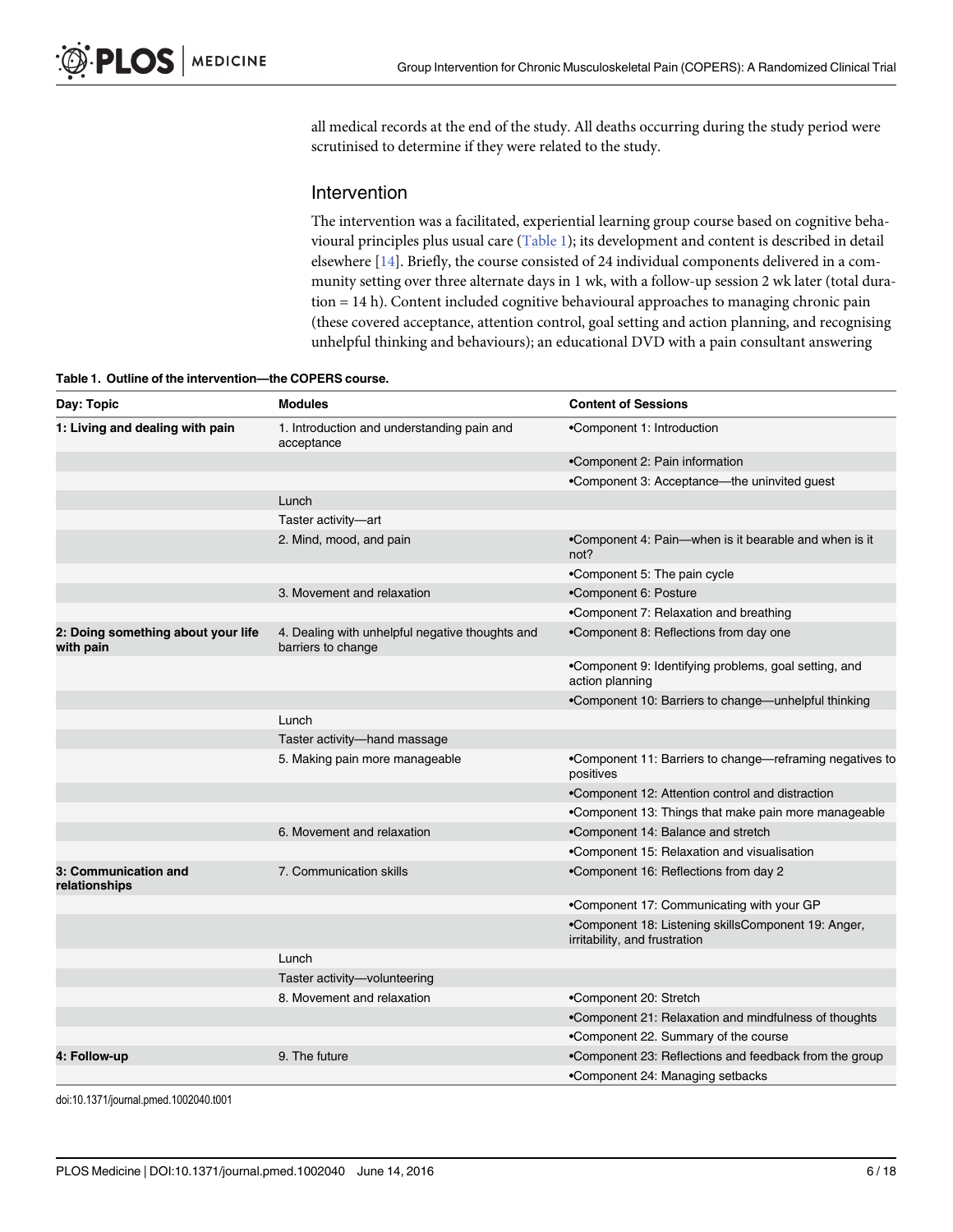<span id="page-6-0"></span>common questions from a patient with chronic pain; communication skills; relationships; hobbies and activities; posture and movement; and breathing, relaxation, and guided imagery. Courses were delivered by two facilitators: a health care professional with experience treating people with chronic musculoskeletal pain (physiotherapist, psychologist, osteopath, or GP) and a lay person living with chronic pain. Following a 2-d joint training programme, facilitators who met predetermined competence criteria were selected to deliver the intervention. All courses were audio recorded, and a random selection of the recordings of particular components from each course was analysed to evaluate intervention fidelity, described in detail elsewhere  $[30]$  $[30]$  $[30]$ . Participants present for at least 17 of the 24 course components were deemed "adherent" to the intervention, according to a predetermined criterion.

# Usual Care

The control group received usual care (including a widely available pain education leaflet: [http://www.paintoolkit.org/downloads/SC\\_TK\\_NHS\\_TAYSIDE.pdf](http://www.paintoolkit.org/downloads/SC_TK_NHS_TAYSIDE.pdf)) and a relaxation CD (also given to intervention participants). To mimic the duration of the intervention, control participants were asked to practise relaxation daily for 3 wk and whenever they wished thereafter.

# Statistical Analyses

To show a standardised mean difference (SMD) (mean difference divided by the standard deviation at baseline) in pain-related disability of 0.3 between the intervention and control groups, at a 5% significance level with 80% power, would require data from 350 participants. To minimise the overall sample size in a situation where clustering occurred only in the intervention arm (due to the group intervention), we used Moerbeek's method, inflating the sample size by 1.37 (assuming an intracluster correlation coefficient of 0.1 and nine participants per course providing 12-mo follow-up data) and using an unbalanced randomisation (1.33:1 in favour of the intervention) [ $31$ ]. Using this approach, we required data from 480 individuals. Allowing for a 30% loss to follow-up, we sought to randomise 685 participants (391:294).

All analyses were performed according to the intention-to-treat principle. All participants with an available outcome were analysed according to the group to which they were randomised. All analyses accounted for clustering by course in the intervention arm through use of a random effect in a mixed-effects regression model (with participants in the control arm acting as their own cluster) [\[32\]](#page-16-0). Treatment group, age, gender, site of recruitment (London or Midlands) [\[33](#page-16-0)–[35\]](#page-16-0), and baseline level of outcome were included in each analysis as fixed effects [\[36](#page-16-0)].

We used multiple imputation for analysis of the primary outcome, pain-related disability [\[34](#page-16-0)]. We imputed the individual questions that formed the CPG disability score and therefore included in the imputation model and in the analysis all participants who answered at least one question on the CPG disability subscale at either 6 or 12 mo. Participants who did not answer any questions on the CPG subscale at either 6 or 12 mo were excluded from the analysis. We used multilevel imputation, with course included in the imputation model as a random effect. The imputation model included the three questions that formed the CPG disability score at baseline, 6 mo, and 12 mo, as well as site of recruitment, age, gender, HADS depression score at baseline, and employment status. Imputation was conducted separately within each treatment group, and 20 imputations were performed (i.e., we created 20 complete datasets). We analysed outcomes at 6 and 12 mo separately, using a mixed-effects linear regression model as described above. Results were combined using Rubin's rules [[37\]](#page-16-0). Analysis of secondary outcomes is described in Section 4 of [S1 Appendix.](#page-14-0)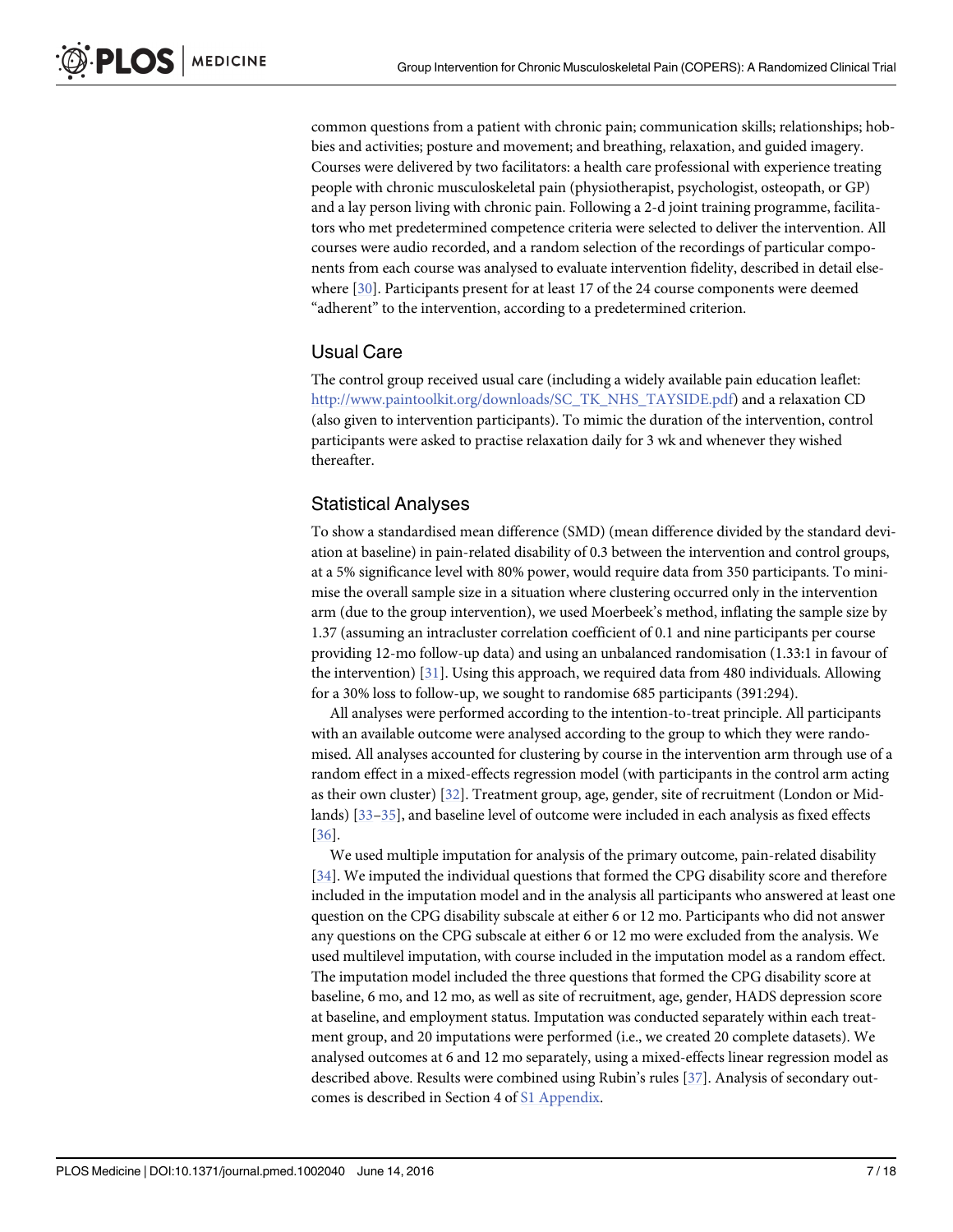<span id="page-7-0"></span>We performed sensitivity analyses to assess the robustness of the analysis to different assumptions regarding missing data (methods described in Section 5 of [S1 Appendix\)](#page-14-0). We performed preplanned subgroup analyses for the primary outcome (full details in Section 11 of [S1](#page-14-0) [Appendix](#page-14-0)) based on the following characteristics: number of comorbidities, living arrangement (living alone or not), baseline PSEQ score, socioeconomic status, pain duration, baseline CPG pain intensity score, baseline CPG disability score, and baseline HADS depression score. Subgroup analyses were performed by including an interaction between the specified characteristic and the treatment arm in the analysis. Full details of the statistical methods can be found in the analysis plan (including details for all subgroup analyses, sensitivity analyses, and analyses of secondary outcomes) [[17\]](#page-16-0), which was finalised before any investigators had unmasked access to trial data. All analyses presented here were predefined in the statistical analysis plan [[17\]](#page-16-0) unless otherwise stated. A list of deviations from the analysis plan is available in Section 6 of  $S1$ [Appendix](#page-14-0). Analysis was performed using Stata version 13 and REALCOM-IMPUTE software [\[38](#page-16-0)].

#### Health Economic Analysis

The health economic analysis took a health care provider perspective and estimated the costs of delivering the intervention and all further primary, secondary, and community care costs (see Section 7 of [S1 Appendix](#page-14-0) for more details on methods). Service use data, including all prescribing data, were collected from participants' GP electronic records at 12-mo follow-up. Data relating to secondary care use was downloaded from the Secondary Uses Service database [\[39\]](#page-16-0). Resource use data were combined with unit costs to calculate the total cost of health service use for each participant (see Section 8 of [S1 Appendix](#page-14-0) for unit costs). Missing data for costs and quality-adjusted live years (QALYs) were imputed using Stata 12.1. The primary economic analysis was a cost–utility analysis over 12 mo using QALYs calculated from the EQ-5D-3L. We used a mixed-effects linear regression model to adjust estimates of costs and QALYs for baseline measures, treatment group, age, gender, and site of recruitment as fixed effects and course as a random effect (with participants in the control arm acting as their own cluster). We used nonparametric bootstrapping and multiple imputations to compute cost-effectiveness acceptability curves and assessed cost–utility using willingness to pay thresholds ranging between £0 and £30,000 (US\$44,183). Costs were converted to US dollars using the purchasing power parity rate (2013) (OECD.Stat; [http://stats.oecd.org/\)](http://stats.oecd.org/).

# **Results**

#### Study Participants

Between August 1, 2011, and July 31, 2012, we randomised 703 participants from 35 general practices, two secondary care pain services, and one community-based musculoskeletal service (403:300, intervention:control) ([Fig 1](#page-8-0)).

We over-recruited to ensure that the final self-management support groups at all study centres achieved the prespecified minimum number of attending participants (five). Intervention and control participants were well matched at baseline ([Table 2\)](#page-9-0). Most of the participants (85%) had had pain for at least 3 y, with 265 (38%) reporting pain for more than 10 y and 162 (23%) being prescribed strong opioids (as defined in the British National Formulary  $[40]$ ) at baseline. The median number of comorbidities (determined from primary care records) was 2 (range 0–8). Only 169 (24%) participants were in any form of employment, with 148 (21%) who were unable to work due to long-term sickness and another 307 (44%) who were retired. Overall health utility as assessed by the EQ-5D-3L (commonly interpreted as quality of life) was very low (mean 0.4, standard deviation [SD] 0.34).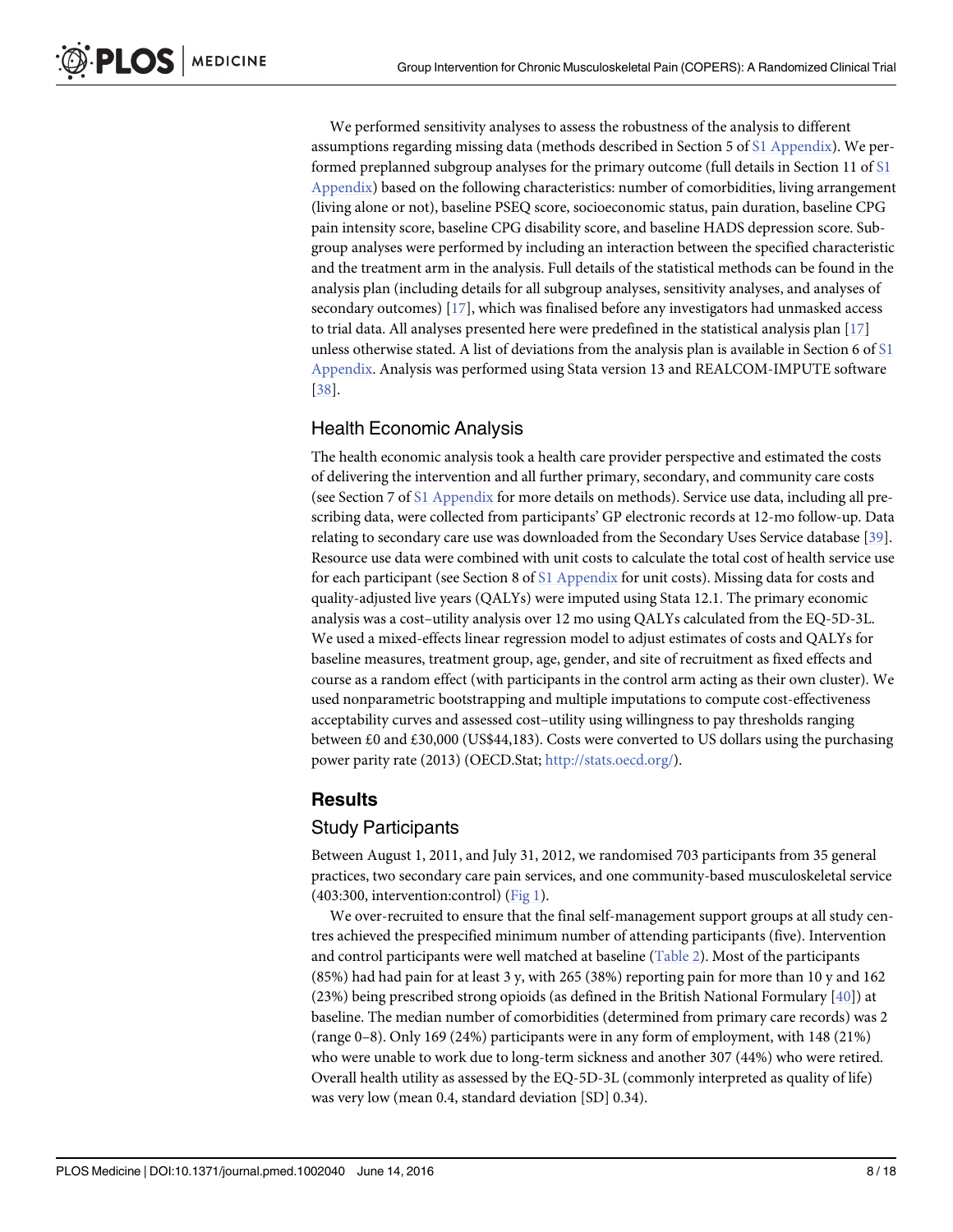<span id="page-8-0"></span>

 $<sup>1</sup>$  intervention participants who failed to attend any of the courses despite being booked on one or more courses or</sup> who refused to be booked on a course <sup>2</sup> with multiple imputation, see text.

#### [Fig 1. C](#page-7-0)OPERS CONSORT flow chart. I:C, intervention: control.

doi:10.1371/journal.pmed.1002040.g001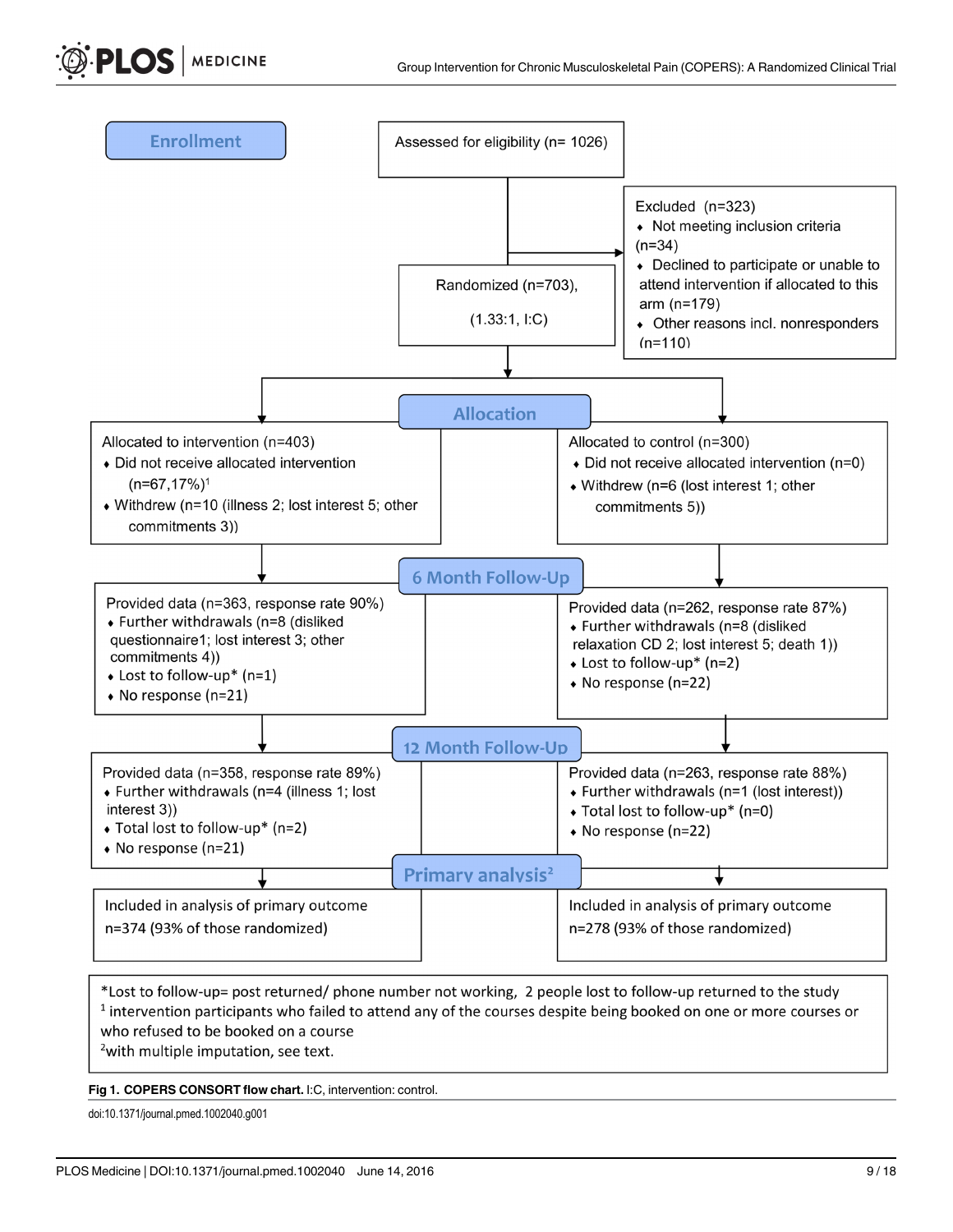#### <span id="page-9-0"></span>[Table 2.](#page-7-0) Baseline characteristics.

| Characteristic                                                      | Control<br>$(n = 300)$ | Intervention<br>$(n = 403)$ | Number of Participants with Missing Data (Control,<br>Intervention) |
|---------------------------------------------------------------------|------------------------|-----------------------------|---------------------------------------------------------------------|
| Age (years)                                                         | 59.4 (13.8)            | 60.3 (13.5)                 | 0, 0                                                                |
| Male                                                                | 98 (33%)               | 132 (33%)                   | 0, 0                                                                |
| Lives alone                                                         | 101 (34%)              | 143 (36%)                   | 4, 6                                                                |
| <b>Ethnicity</b>                                                    |                        |                             | 0, 0                                                                |
| White                                                               | 239 (80%)              | 325 (81%)                   |                                                                     |
| <b>Black</b>                                                        | 36 (12%)               | 53 (13%)                    |                                                                     |
| Asian                                                               | 20 (7%)                | 13(3%)                      |                                                                     |
| Mixed/other                                                         | 5(1%)                  | 12 (3%)                     |                                                                     |
| Age at which formal education ended                                 |                        |                             | 0, 0                                                                |
| 16 y old or younger                                                 | 157 (52%)              | 224 (56%)                   |                                                                     |
| 20 y old or older                                                   | 135 (45%)              | 173 (43%)                   |                                                                     |
| Other                                                               | 8(3%)                  | 6(1%)                       |                                                                     |
| <b>Employment status</b>                                            |                        |                             | 0, 0                                                                |
| Employed, including self-employed (full or part time) <sup>a</sup>  | 95 (32%)               | 115 (29%)                   |                                                                     |
| Unemployed looking for work or unable due to long-<br>term sickness | 72 (24%)               | 106 (26%)                   |                                                                     |
| Retired from paid work                                              | 132 (44%)              | 175 (43%)                   |                                                                     |
| Other                                                               | $1(1\%)$               | 7(2%)                       |                                                                     |
| Time kept from usual activities due to pain in past<br>6 mo         |                        |                             | 3, 3                                                                |
| $0 - 6d$                                                            | 84 (28%)               | 136 (34%)                   |                                                                     |
| 7-14 d                                                              | 49 (17%)               | 72 (18%)                    |                                                                     |
| $15 - 30$ d                                                         | 57 (19%)               | 71 (18%)                    |                                                                     |
| 31 d or more                                                        | 107 (36%)              | 121 (30%)                   |                                                                     |
| State of health <sup>b</sup>                                        |                        |                             | 0, 0                                                                |
| Very good                                                           | 17(6%)                 | 27(7%)                      |                                                                     |
| Good                                                                | 100 (33%)              | 138 (34%)                   |                                                                     |
| Fair                                                                | 130 (43%)              | 159 (39%)                   |                                                                     |
| Bad                                                                 | 45 (15%)               | 63 (16%)                    |                                                                     |
| Very bad                                                            | 8(3%)                  | 16 (4%)                     |                                                                     |
| Duration of pain                                                    |                        |                             | 0, 0                                                                |
| $0 - 3$ mo                                                          | 4(1%)                  | $1$ (<1%)                   |                                                                     |
| $4-12$ mo                                                           | 10 (3%)                | 15 (4%)                     |                                                                     |
| 13 mo-2 y                                                           | 43 (14%)               | 45 (11%)                    |                                                                     |
| 3–4 y                                                               | 45 (15%)               | 55 (14%)                    |                                                                     |
| $5-6y$                                                              | 40 (13%)               | 49 (12%)                    |                                                                     |
| $7-10y$                                                             | 50 (17%)               | 81 (20%)                    |                                                                     |
| More than 10 y                                                      | 108 (36%)              | 157 (39%)                   |                                                                     |
| CPG [20] overall grade <sup>c</sup>                                 |                        |                             | 3, 5                                                                |
| 0                                                                   | $0(0\%)$               | $0(0\%)$                    |                                                                     |
| $\mathbf{1}$                                                        | 18 (6%)                | 30 (8%)                     |                                                                     |
| $\overline{\mathbf{c}}$                                             | 66 (22%)               | 99 (25%)                    |                                                                     |
| 3                                                                   | 81 (27%)               | 123 (31%)                   |                                                                     |
| $\overline{\mathbf{4}}$                                             | 132 (44%)              | 146 (37%)                   |                                                                     |
| CPG [20] disability <sup>d</sup>                                    | 63.8 (24.4)            | 62.9 (25.7)                 | 0, 1                                                                |
| CPG [20] pain intensity <sup>e</sup>                                | 70.9 (15.3)            | 71.5 (17.0)                 | 1, 1                                                                |
| <b>PSEQ</b> [29] <sup>f</sup>                                       | 30.6(14.1)             | 31.2(13.8)                  | 0, 5                                                                |

(Continued)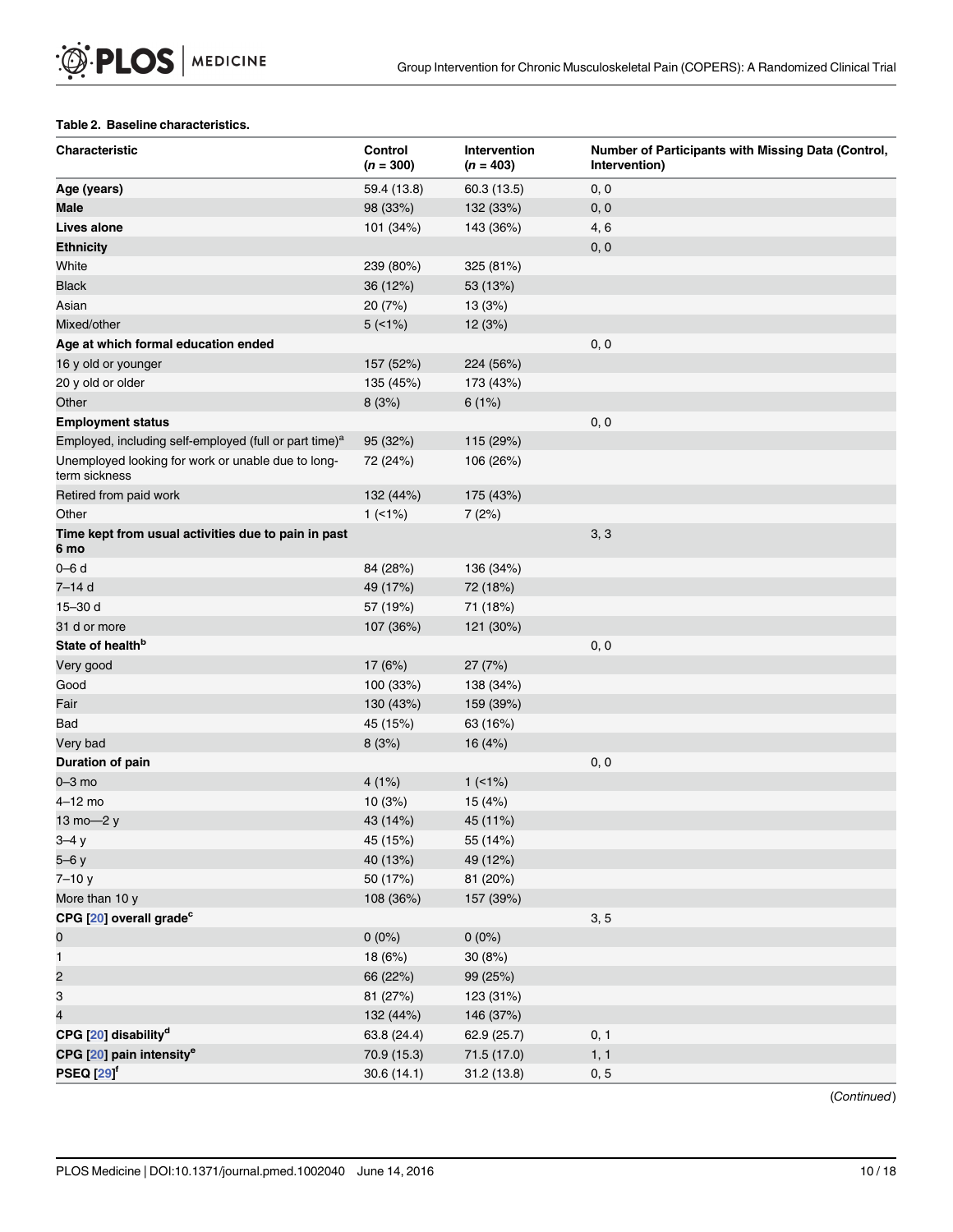#### <span id="page-10-0"></span>Table 2. (Continued)

| <b>Characteristic</b>                                 | Control<br>$(n = 300)$ | Intervention<br>$(n = 403)$ | Number of Participants with Missing Data (Control,<br>Intervention) |
|-------------------------------------------------------|------------------------|-----------------------------|---------------------------------------------------------------------|
| CPAQ $[26]$ <sup>g</sup>                              | 55.3(19.1)             | 57.5 (20.7)                 | 7, 15                                                               |
| HADS depression [25] <sup>h</sup>                     | 7.5(4.0)               | 7.4(4.2)                    | 3, 2                                                                |
| HADS anxiety [25]'                                    | 9.3(4.7)               | 9.2(4.6)                    | 3, 3                                                                |
| HADS [25] depression score categories                 |                        |                             | 3, 2                                                                |
| 0-7 (normal)                                          | 159 (54%)              | 217 (54%)                   |                                                                     |
| 8–10 (mild)                                           | 74 (25%)               | 95(24%)                     |                                                                     |
| 11-21 (moderate or severe)                            | 64 (22%)               | 89 (22%)                    |                                                                     |
| heiQ [27] social integration and support <sup>j</sup> | 13.8(3.4)              | 14.0(3.6)                   | 5, 3                                                                |
| EQ-5D-3L $[28]^{k}$                                   | 0.39(0.34)             | 0.41(0.34)                  | 1, 1                                                                |
| <b>Number of comorbidities</b>                        | 3(2 to 4)              | 2(2 to 3)                   | 21, 32                                                              |

Data are number (percent) or mean (SD) unless otherwise indicated.

alncludes in full-time education and looking after home/family.

<sup>b</sup>UK census general health question [[24](#page-16-0)].

<sup>c</sup>CPG overall grades 0 (no pain) to 4 (high disability, severely limiting pain).

<sup>d</sup>CPG pain disability subscale: mean CPG disability items scored on a scale 0–10 (worst) and multiplied by 100, thus 100 is the worst possible score. e CPG pain intensity subscale: mean of the three pain intensity CPG items scored on a scale 0–10 (worst) and multiplied by 100.

f PSEQ score: 0–60 (best).

<sup>g</sup>CPAQ score: 0-120 (best).

<sup>h</sup>HADS depression score: 0-21 (worst).

i HADS anxiety score: 0–21 (worst).

heiQ social integration and support subscale: 4-20 (best).

k EQ-5D-3L: <0–1 (best).

l Median (interquartile range); from primary care records.

doi:10.1371/journal.pmed.1002040.t002

Eleven health care professionals and 13 lay people delivered 35 courses (the mean number of participants per course was 14). The mean waiting time from randomisation to attending a course was 6 wk (range 0–24 wk); 67/403 (17%) intervention participants did not attend a course, and 282 (70%) met our predefined definition of adherence.

#### Pain-Related Disability

We obtained a complete set of baseline and primary outcome data from 621 (88%) participants and, with multiple imputation for missing primary outcome data (see above), were able to include 652 (93%) participants in our analysis ([Fig 1](#page-8-0)). [Table 3](#page-11-0) shows the results for primary and secondary outcomes at 6- and 12-mo follow-up. Pain-related disability did not differ between treatment groups at either time (12 mo: intervention mean 52.9 [SD 28.0] versus control mean 53.3 [SD 28.8]; difference [intervention minus control] −1.0, 95% CI −4.9 to 3.0).

#### Secondary Outcomes

At 6 mo, pain-related self-efficacy (PSEQ, difference 2.3, 95% CI 0.6 to 4.1), anxiety (HADS anxiety subscale, −0.7, 95% CI −1.3 to −0.2), depression (HADS depression subscale, −0.7, 95% CI −1.2 to −0.2), pain acceptance (CPAQ, 3.4, 95% CI 1.3 to 5.5), and social integration (heiQ social integration and support subscale, 0.6, 95% CI 0.1 to 1.0) had all improved more in the intervention group than in the control group  $(Table 3)$  $(Table 3)$ . At 12 mo, the differences favouring the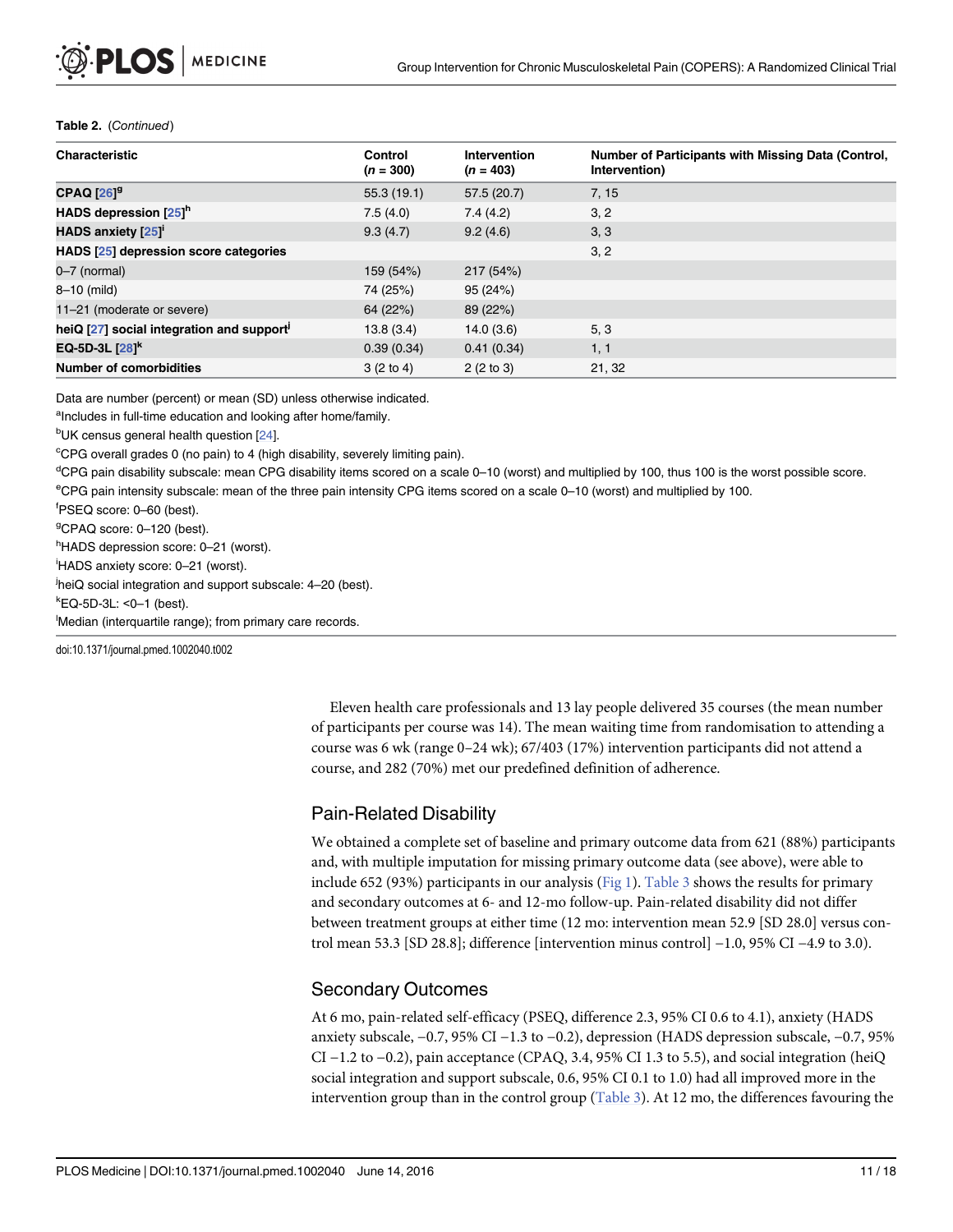<span id="page-11-0"></span>

| Table 3. Main results for primary and secondary outcomes. |  |  |
|-----------------------------------------------------------|--|--|
|                                                           |  |  |

| <b>Outcome</b>                                    | Mean (SD) <sup>a</sup> |                             | Treatment Effect <sup>b</sup> (95% CI)                     |                                |  |
|---------------------------------------------------|------------------------|-----------------------------|------------------------------------------------------------|--------------------------------|--|
|                                                   | Control<br>$(n = 300)$ | Intervention<br>$(n = 403)$ | Difference in Means (Intervention<br><b>Minus Control)</b> | SMD <sup>c</sup>               |  |
| CPG [20] disability subscale                      |                        |                             |                                                            |                                |  |
| 6 mo                                              | 54.3 (26.7)            | 53.2(25.7)                  | $-1.2$ ( $-4.8$ to 2.4)                                    | $-0.06$ ( $-0.24$ to 0.12)     |  |
| 12 mo                                             | 53.3 (28.8)            | 52.9(28.0)                  | $-1.0$ ( $-4.9$ to 3.0)                                    | $-0.04$ ( $-0.22$ to 0.13)     |  |
| CPG [20] pain intensity subscale                  |                        |                             |                                                            |                                |  |
| 6 mo                                              | 64.3 (19.4)            | 65.0 (18.8)                 | 1.0 $(-1.5$ to 3.6)                                        | $0.07$ (-0.10 to 0.24)         |  |
| $12 \text{ mo}$                                   | 64.4 (20.1)            | 63.5 (20.3)                 | $-0.9$ ( $-3.7$ to 1.9)                                    | $-0.06$ ( $-0.23$ to 0.12)     |  |
| PSEQ [29] score                                   |                        |                             |                                                            |                                |  |
| 6 mo                                              | 32.7(15.0)             | 35.5(14.0)                  | $2.3(0.6 \text{ to } 4.1)$                                 | 0.25 (0.07 to 0.43)            |  |
| 12 mo                                             | 33.4(15.1)             | 35.4(14.1)                  | 1.4 $(-0.2$ to 3.1)                                        | $0.15 (-0.02 to 0.32)$         |  |
| HADS [25] anxiety score                           |                        |                             |                                                            |                                |  |
| 6 mo                                              | 9.1(4.8)               | 8.2(4.7)                    | $-0.7$ ( $-1.3$ to $-0.2$ )                                | $-0.24$ ( $-0.41$ to $-0.06$ ) |  |
| $12 \text{ mo}$                                   | 8.4(4.5)               | 8.1(4.5)                    | $-0.4$ ( $-0.9$ to 0.1)                                    | $-0.13$ ( $-0.30$ to 0.03)     |  |
| HADS [25] depression score                        |                        |                             |                                                            |                                |  |
| 6 mo                                              | 7.0(4.4)               | 6.3(4.1)                    | $-0.7$ ( $-1.2$ to $-0.2$ )                                | $-0.25$ ( $-0.44$ to $-0.06$ ) |  |
| 12 mo                                             | 6.9(4.6)               | 6.2(4.3)                    | $-0.7$ ( $-1.2$ to $-0.2$ )                                | $-0.22$ ( $-0.39$ to $-0.06$ ) |  |
| CPAQ <sup>[26]</sup> score                        |                        |                             |                                                            |                                |  |
| 6 mo                                              | 59.2 (19.7)            | 64.4 (20.0)                 | $3.4$ (1.3 to 5.5)                                         | 0.27 (0.08 to 0.45)            |  |
| $12 \text{ mo}$                                   | 74.0 (14.4)            | 73.1(15.1)                  | $-0.8$ ( $-3.0$ to 1.4)                                    | $-0.03$ ( $-0.20$ to 0.13)     |  |
| heiQ [27] social integration and support subscale |                        |                             |                                                            |                                |  |
| 6 mo                                              | 14.3(3.6)              | 14.9(3.3)                   | $0.6$ (0.1 to 1.0)                                         | 0.25 (0.06 to 0.43)            |  |
| $12 \text{ mo}$                                   | 14.1(3.6)              | 14.9(3.5)                   | $0.8$ (0.4 to 1.2)                                         | 0.32 (0.16 to 0.49)            |  |
| EQ-5D-3L [28]                                     |                        |                             |                                                            |                                |  |
| 6 mo                                              | 0.41(0.35)             | 0.46(0.34)                  | $0.03$ (-0.01 to 0.08)                                     | $0.13$ (-0.03 to 0.29)         |  |
| 12 mo                                             | 0.45(0.35)             | 0.46(0.34)                  | $0.00$ (-0.04 to 0.04)                                     | $0.01$ (-0.16 to 0.17)         |  |

<sup>a</sup>Means (SD) for both treatment groups are based on raw data, i.e., are unadjusted.

bThe difference in means and the SMD were adjusted for age, gender, site of recruitment (London or Midlands), and baseline level of outcome. <sup>c</sup>SMDs were calculated using the residual SD obtained from the analysis model.

doi:10.1371/journal.pmed.1002040.t003

intervention were sustained for depression (−0.7, 95% CI −1.2 to −0.2) and social integration (0.8, 95% CI 0.4 to 1.2). All sensitivity analyses had results similar to those of the primary anal-ysis, demonstrating that primary outcome results were robust (see Section 9 of [S1 Appendix](#page-14-0) for full results).

There was no difference between the intervention and control groups in response to the census global health question at 6- or 12-mo follow-up (odds ratio for intervention group participants reporting improved state of health at 12 mo was 1.07, 95% CI 0.77 to 1.51). Overall, intervention patients received considerably more analgesics than controls in the 12 mo following randomisation (amounting to an average difference of 98 d [95% CI 17 to 178] of medication at WHO DDD). They also received significantly more weak opioids (18 d, 95% CI 5 to 32, at DDD). However, there was no evidence of any difference in the prescription of strong opioids between treatment arms (−1 d, 95% CI −12 to 11, at DDD) nor in the proportions of those receiving strong opioids at 12 mo (see Section 10 of  $S1$  Appendix for full results).

No serious adverse events occurred in the intervention or control arms. Two deaths occurred during the study: one intervention patient and one control patient. Both deaths were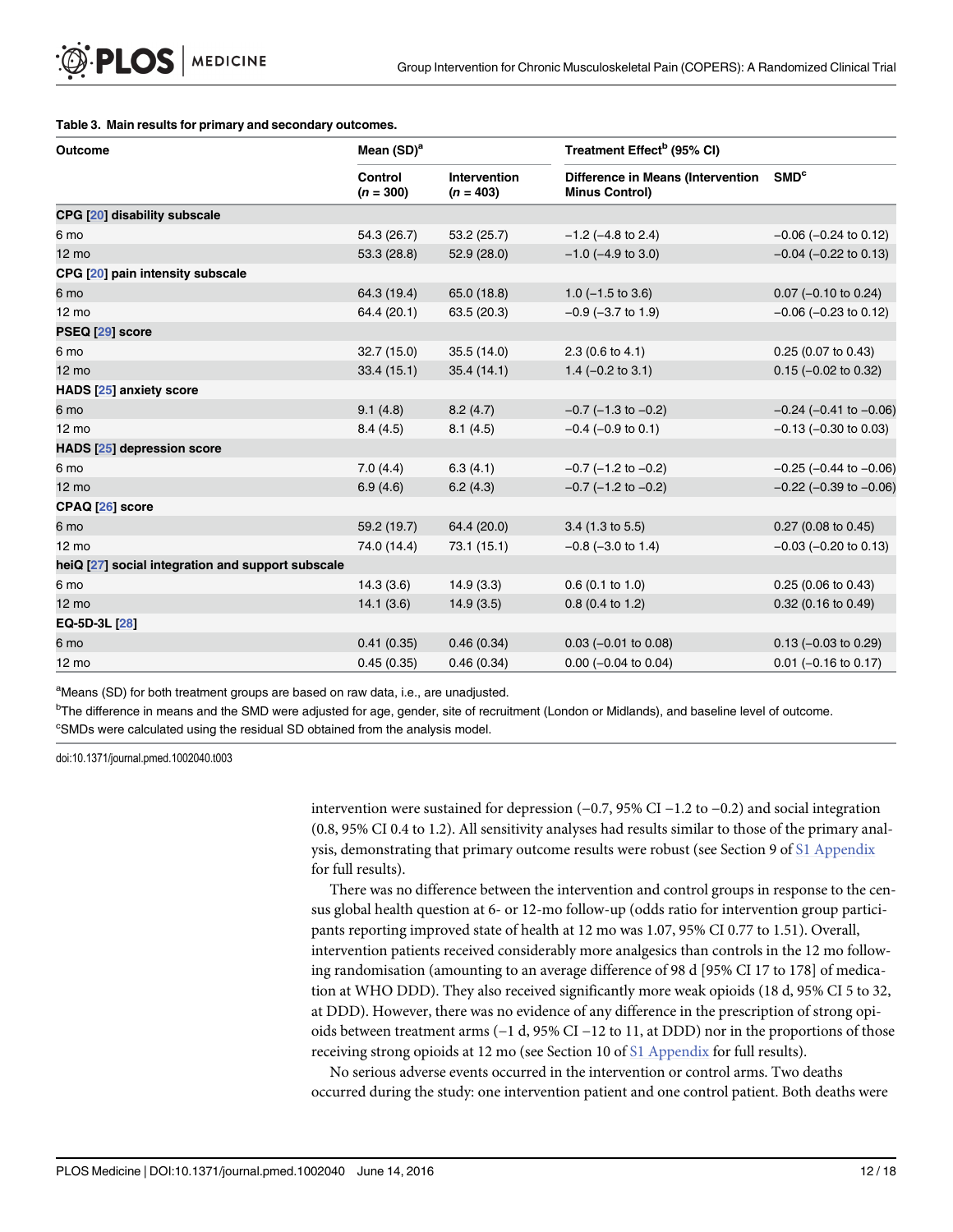| <b>HADS Depression Score at Baseline</b> | Mean (SD)                |              | Treatment Effect (95% CI)      | p-Value for Interaction |
|------------------------------------------|--------------------------|--------------|--------------------------------|-------------------------|
|                                          | <b>Control</b>           | Intervention |                                |                         |
| Original scale                           |                          |              |                                | 0.004                   |
| $0 - 7$                                  | 4.2(3.0)                 | 4.0(3.0)     | $0.0$ (-0.7 to 0.6)            |                         |
| $8 - 21$                                 | 9.4(4.8)                 | 8.2(4.7)     | $-1.5$ ( $-2.3$ to $-0.8$ )    |                         |
| <b>SMD</b>                               |                          |              |                                | __                      |
| $0 - 7$                                  | $\overline{\phantom{m}}$ |              | $-0.01$ ( $-0.23$ to 0.21)     |                         |
| $8 - 21$                                 |                          |              | $-0.50$ ( $-0.74$ to $-0.25$ ) |                         |

#### Table 4. Subgroup analysis of HADS depression score at 12 mo by HADS depression score at baseline: 0–7 versus 8–21.

A total of 625 participants were included in the subgroup analysis: 348 patients with HADS depression score 0–7 (148 control, 200 intervention) and 277 patients with HADS depression score 8–21 (113 control, 164 intervention).

doi:10.1371/journal.pmed.1002040.t004

considered by the chair of our data monitoring and ethics committee to be unrelated to the study and thus not to represent adverse events.

Prespecified subgroup analyses—examining subgroups based on number of comorbidities, living arrangement, baseline PSEQ score, socioeconomic status, pain duration, baseline CPG pain intensity score, baseline CPG disability score, and baseline HADS depression score found no differences across subgroups (full results in Section 11 of [S1 Appendix](#page-14-0)) for the primary outcome. An exploratory post hoc subgroup analysis found that improvement in 12-mo depression score occurred only in those who were likely to be depressed at baseline (p-value for interaction 0.004) (Table 4).

# Health Economic Analyses

We obtained complete health economics data from 540 participants (77% of participants). The highest proportion of missing data was for baseline prescriptions, followed by EQ-5D-3L and primary care contacts. Imputing the data for missing values resulted in a dataset of 647 participants (92%) (control  $n = 275$ , intervention  $n = 372$ ), which represented 99% of the trial population included in the statistical analyses of the primary outcome. The cost of delivering courses, including the cost of training the facilitators, was £145 (US\$214) per person. Total costs were higher in the intervention group (£2,955, US\$4,352) compared to the control group (£2,767, US\$4,075), and the difference in the means was £188 (US\$277), 95% CI −£125 (−US\$184) to £501 (US\$738). Total QALYs were also higher in the intervention group (0.4475) compared to the control group (0.4150), and the difference in the means was 0.0325 (95% CI −0.0074; 0.0724) QALYs. The incremental cost-effectiveness ratio mean point estimate was £5,786 (US \$8,521) per QALY. The intervention had a high probability (87%) of being cost-effective at a willingness to pay of £30,000 (US\$44,183) per QALY. Detailed results of cost-effectiveness analyses are shown in Section 12 of [S1 Appendix](#page-14-0).

# **Discussion**

Our chronic pain self-management intervention (COPERS) was relatively cheap to deliver and had a good uptake (336/403, 86%), with little attrition. We found no evidence of an impact of the intervention on our primary outcome of pain-related disability at 12 mo, or in pain-related disability at 6 mo. However, at 6 mo, the COPERS intervention led to improved psychological well-being compared to the control group with regard to social integration and all our psychological measures—anxiety, depression, pain acceptance, and pain-related self-efficacy. At 12 mo, the intervention arm showed continued beneficial effects for depression and social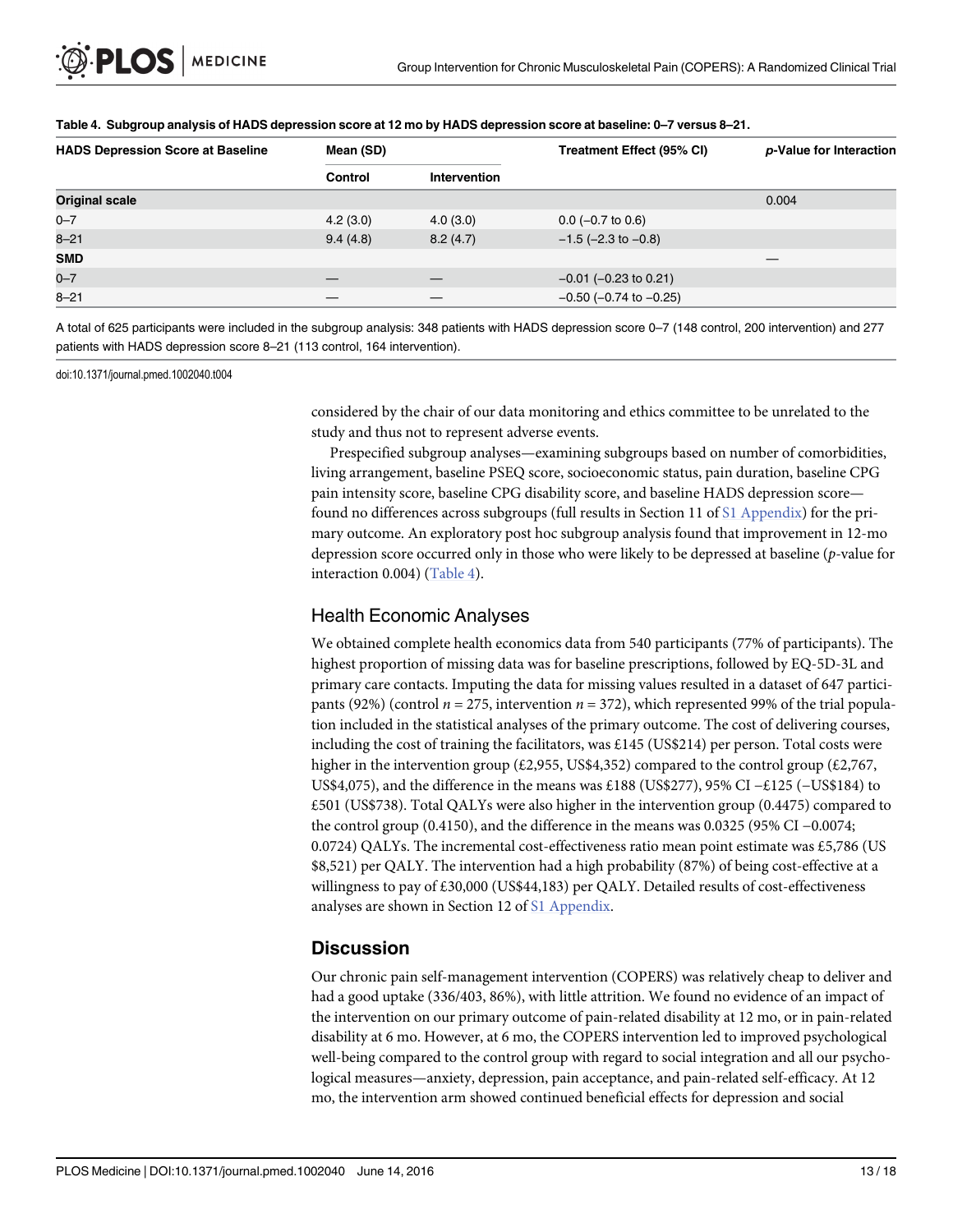<span id="page-13-0"></span>integration. These changes in health-related quality of life were reflected in an incremental gain in QALYs of 0.035—a gain that is similar in size to that observed in other patient selfmanagement programmes  $[41,42]$ —and the intervention did not result in any adverse events. The intervention was also relatively low cost, resulting in a mean cost of £5,786 (US\$8,521) per QALY. There is uncertainty around the estimates of costs and QALYs, but when we took account of this uncertainty, the intervention was shown to have a high probability (87%) of being cost-effective at the current UK National Institute for Health and Care Excellence threshold of £30,000 (US\$44,183) per QALY [[43\]](#page-17-0).

The finding of a long-term effect on the secondary outcome of depression is of some interest. Nearly half our participants, 322/703 (46%), met the criterion for possible clinical depression at baseline [\[44\]](#page-17-0). Our observed overall effect size for depressive symptoms exceeds the effect size found in an individual patient data meta-analysis of selective serotonin reuptake inhibitors for mild/moderate depression (SMD 0.11, 95% CI −0.18 to 0.41) or severe depres-sion (SMD 0.17, 95% CI −0.08 to 0.43) [\[45\]](#page-17-0).

An exploratory post hoc analysis found a clinically significant, sustained improvement in depressive symptoms at 12 mo amongst participants with depressive symptoms at baseline, with no benefit for those who did not meet this depression criterion at baseline. In this post hoc analysis, the SMD gain from our intervention in the subgroup meeting the depression criterion at baseline (−0.50, 95% CI −0.74 to −0.25) was of a similar size to SMD gains reported in a network meta-analysis of large trials ( $\geq$ 50 per group) of psychotherapeutic interventions for depression [\[46](#page-17-0)]: interpersonal therapy (−0.73, 95% CI −1.14 to 0.32), cognitive behavioural therapy (−0.47, 95% CI −0.80 to −0.35), and problem-solving therapy (−0.46, 95% CI −0.81 to −0.12), and to in the SMD gain reported in a Cochrane review of tricyclic antidepressants in primary care (−0.49, 95% CI −0.67 to −0.32) [[47](#page-17-0)]. Notwithstanding these promising results, the COPERS intervention cannot be recommended for people with depressive symptoms associated with musculoskeletal pain without evidence that this effect is found in a study including only those with depressive symptoms.

The key strengths of this study were its pragmatic design, the lack of attrition, and the robustness of the results. We used multiple imputation to include all participants with followup data in the analysis, and conducted extensive sensitivity analyses to confirm the robustness of our results. Before we analysed the trial outcome, we evaluated the fidelity of our intervention—this showed that it was delivered as intended [[30](#page-16-0)].

All outcomes in both the intervention and control groups improved over time (Tables [2](#page-9-0) and [3\)](#page-11-0). The inclusion of a relaxation CD and leaflet along with usual care in the control arm might have reduced the apparent effectiveness of the intervention. We chose the relaxation package because other studies had suggested that although relaxation was popular, it was unlikely to have an effect on our primary outcome of pain-related disability or have long-term effects, but we cannot exclude the possibility that it had a therapeutic effect [\[15\]](#page-15-0).

It's not clear why participants in the intervention group were prescribed more pain medications than those in the control group. This finding might have arisen as a result of the former gaining greater confidence or skill in communicating with their health professionals (an explicit aim of the intervention). The COPERS intervention could be more effective if it was combined with an intervention that attempted to optimise analgesic prescribing for each individual (a strategy we are currently investigating in chronic headache in the Chronic Headache Education and Self-management Study; [http://www2.warwick.ac.uk/fac/med/research/](http://www2.warwick.ac.uk/fac/med/research/hscience/ctu/trials/other/chess/) [hscience/ctu/trials/other/chess/](http://www2.warwick.ac.uk/fac/med/research/hscience/ctu/trials/other/chess/)).

A review and meta-analysis of mediation studies of people with back and neck pain found evidence that self-efficacy, psychological distress, and fear (principally fear of movement) may explain the development of disability in people with low back or neck pain  $[48]$  $[48]$ , although the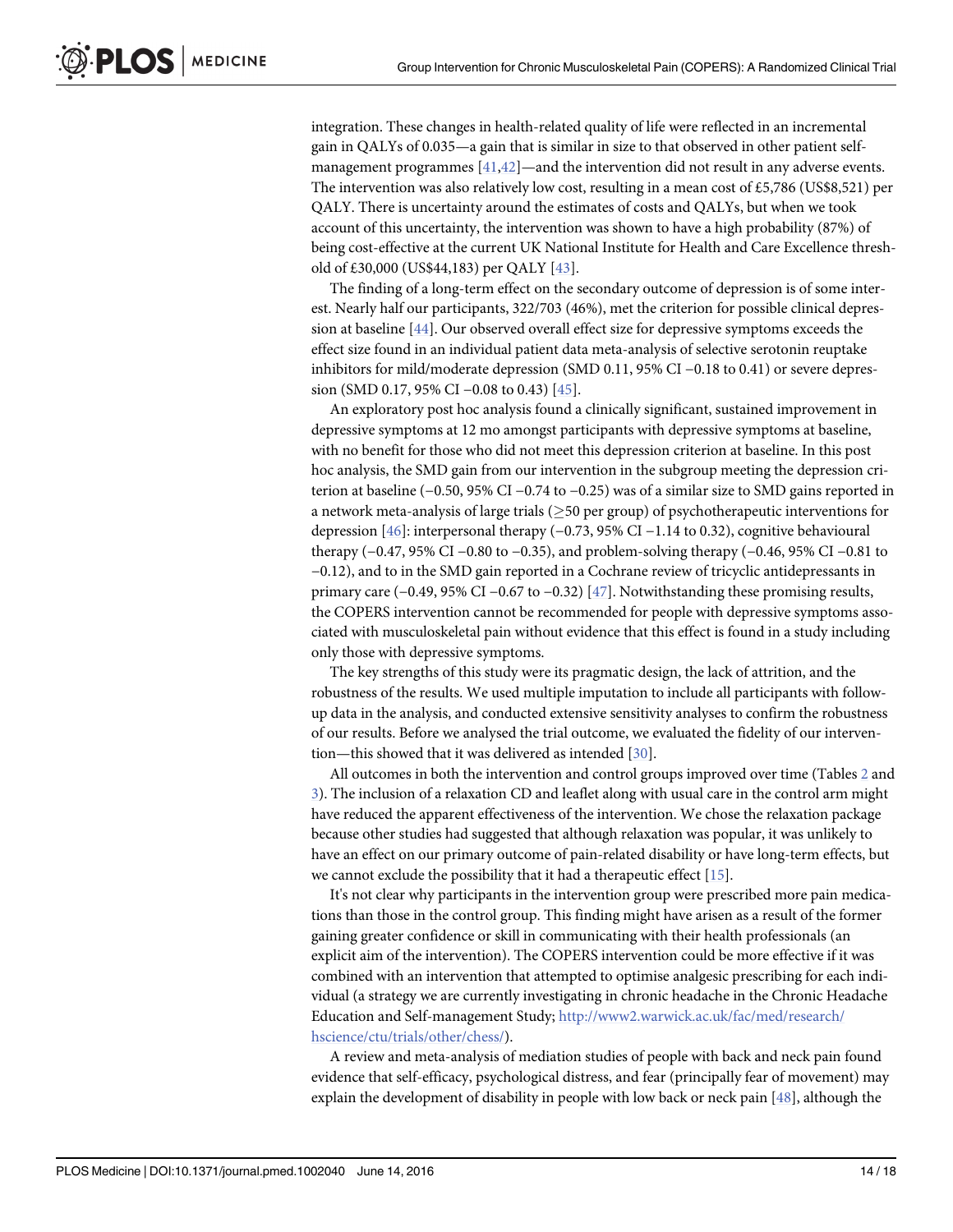<span id="page-14-0"></span>studies were noted to be of low quality. In our study, improvements in self-efficacy and psychological distress were not accompanied by a reduction in self-reported pain-related disability. It is possible that our intervention was too brief to have an effect on pain outcomes in this population, which, overall, reported a long history of pain, high levels of pain-related disability, and low quality of life at baseline, but we were able to demonstrate a sustained effect on psychological outcomes. Most psychological interventions recognise that while improvements in pain in patients with longstanding pain are unlikely, improving function and well-being are paramount. Our intervention performed as well as cognitive behavioural therapy for chronic pain [\[49](#page-17-0)].

Improving pain-related disability may require more intensive exercise-based interventions, whilst this intervention was devised to encourage behaviour change for long-term lifestyle change. Using this type of intervention as an adjunctive treatment may be optimal, for example, with a stepped care analgesic algorithm, such as in the SCOPE trial [[50](#page-17-0)].

Although this brief intervention appears to be inexpensive and safe, and had a good uptake and low attrition, it did not improve the primary outcome of pain-related disability. The intervention's potential to improve the psychological well-being of people with chronic pain, many of whom may also be anxious or depressed, could benefit large numbers of people with chronic pain, but requires further research. Currently, it is difficult to justify the intervention's use for those without depression, and we do not know its effectiveness if only people with probable depression are included in the group intervention.

#### Conclusion

This novel, theoretically based intervention did not improve pain-related disability in people with chronic musculoskeletal pain. It may have a valuable role in promoting psychological well-being amongst people with chronic pain who are also anxious or depressed, but this needs further research. Moreover, effective interventions to improve hard to shift outcomes, such as disability, in chronic pain patients are still required.

#### Supporting Information

[S1 CONSORT Checklist.](http://journals.plos.org/plosmedicine/article/asset?unique&id=info:doi/10.1371/journal.pmed.1002040.s001) CONSORT 2010 checklist of information to include when reporting a randomised trial.

(DOCX)

[S1 Appendix.](http://journals.plos.org/plosmedicine/article/asset?unique&id=info:doi/10.1371/journal.pmed.1002040.s002) Supplementary appendices. (PDF)

[S1 Approval](http://journals.plos.org/plosmedicine/article/asset?unique&id=info:doi/10.1371/journal.pmed.1002040.s003). Final approval letter from National Research Ethics Service Cambridgeshire 4 Research Ethics Committee. (PDF)

[S1 Protocol.](http://journals.plos.org/plosmedicine/article/asset?unique&id=info:doi/10.1371/journal.pmed.1002040.s004) Coping with Persistent Pain, Effectiveness Research for Self-management: a randomised controlled trial (protocol). (PDF)

#### Acknowledgments

We would like to thank all the study participants, facilitators, primary and secondary care teams, and field researchers who took part in or assisted with this trial. We are very grateful to the members of our trial oversight committees (Section 1 of S1 Appendix) and to Stephen Bremner, Katy Morgan, and Karla Diaz-Ordaz for their contributions to the trial. The views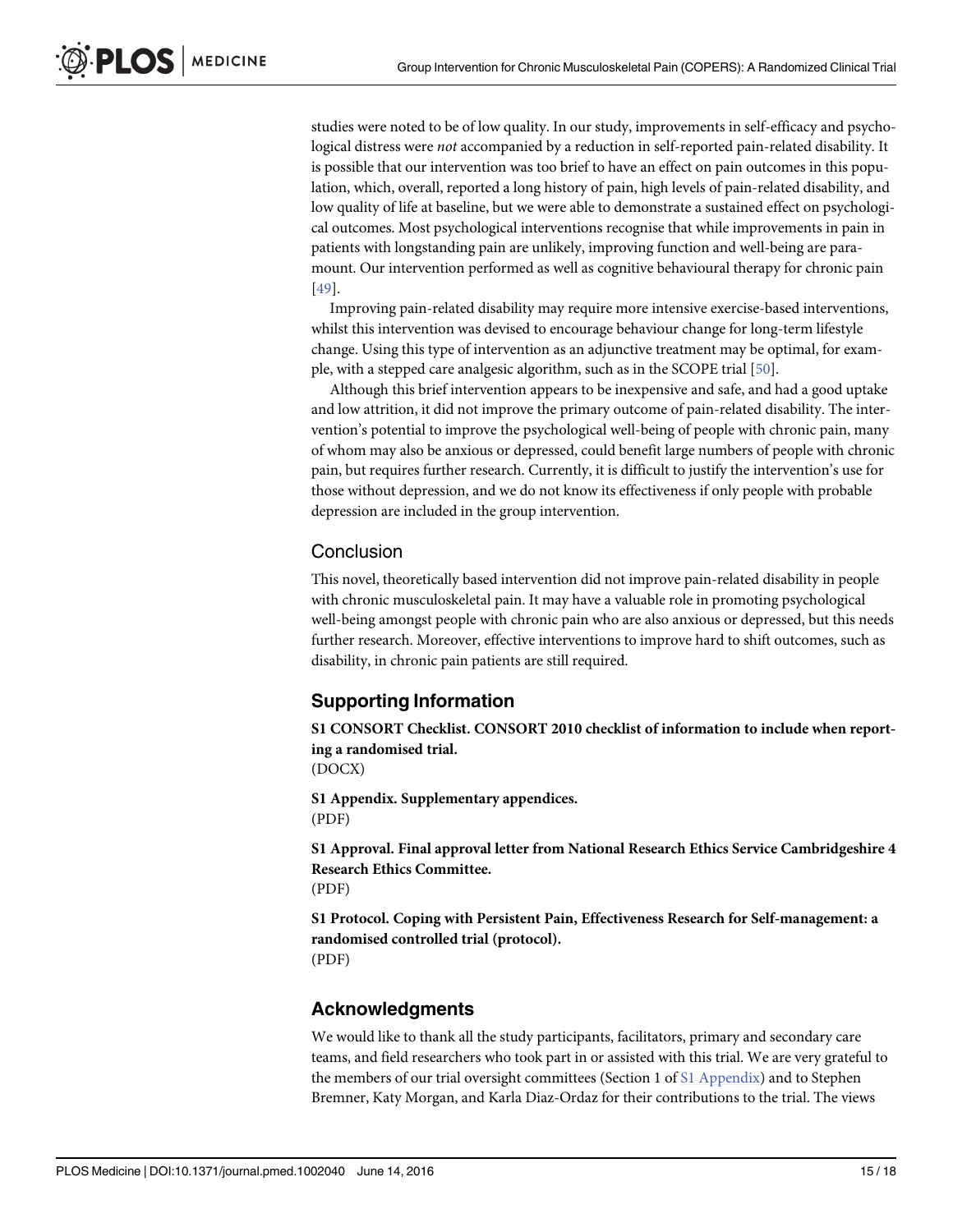<span id="page-15-0"></span>expressed in this publication are those of the authors and not necessarily those of the National Health Service, the National Institute for Health Research, or the Department of Health.

#### Author Contributions

Conceived and designed the experiments: SJCT MU DC AS TP AR SE. Performed the experiments: SJCT MU DC KH TP AR AS SE. Analyzed the data: KH BK NH AS SE SJCT MU DC. Contributed reagents/materials/analysis tools: BK AS NH SE. Wrote the first draft of the manuscript: SJCT DC MU BK NH. Contributed to the writing of the manuscript: SJCT DC KH BK NH AS TP SE AR MU. Enrolled patients: DC KH. Agree with the manuscript's results and conclusions: SJCT DC KH BK NH AS TP SE AR MU. All authors have read, and confirm that they meet, ICMJE criteria for authorship.

#### References

- [1.](#page-2-0) Smith BH, Torrance N. Epidemiology of chronic pain. In: McQuay HJ, Kalso E, Moore RA, editors. Systematic reviews in pain research: methodology refined. Seattle: IASP Press; 2008. pp. 247–274.
- [2.](#page-2-0) Elzahaf RA, Tashani OA, Unsworth BA, Johnson MI. The prevalence of chronic pain with an analysis of countries with a Human Development Index less than 0.9: a systematic review without meta-analysis. Curr Med Res Opin. 2012; 28:1221–1229. doi: [10.1185/03007995.2012.703132](http://dx.doi.org/10.1185/03007995.2012.703132) PMID: [22697274](http://www.ncbi.nlm.nih.gov/pubmed/22697274)
- [3.](#page-3-0) Murray CJ, Vos T, Lozano R, Naghavi M, Flaxman AD, Michaud C, et al. Disability-adjusted life years (DALYs) for 291 diseases and injuries in 21 regions, 1990–2010: a systematic analysis for the Global Burden of Disease Study 2010. Lancet. 2012; 380:2197–2223. doi: [10.1016/S0140-6736\(12\)61689-4](http://dx.doi.org/10.1016/S0140-6736(12)61689-4) PMID: [23245608](http://www.ncbi.nlm.nih.gov/pubmed/23245608)
- [4.](#page-3-0) Global Burden of Disease Study 2013 Collaborators. Global, regional, and national incidence, prevalence, and years lived with disability for 301 acute and chronic diseases and injuries in 188 countries, 1990–2013: a systematic analysis for the Global Burden of Disease Study 2013. Lancet. 2015; 386:743–800. doi: [10.1016/S0140-6736\(15\)60692-4](http://dx.doi.org/10.1016/S0140-6736(15)60692-4) PMID: [26063472](http://www.ncbi.nlm.nih.gov/pubmed/26063472)
- [5.](#page-3-0) Moore A, Derry S, Eccleston C, Kalso E. Expect analgesic failure; pursue analgesic success. BMJ. 2013; 346:f2690. doi: [10.1136/bmj.f2690](http://dx.doi.org/10.1136/bmj.f2690) PMID: [23645858](http://www.ncbi.nlm.nih.gov/pubmed/23645858)
- [6.](#page-3-0) McAlindon TE, Bannuru RR, Sullivan MC, Arden NK, Berenbaum F, Bierma-Zeinstra SM, et al. OARSI guidelines for the non-surgical management of knee osteoarthritis. Osteoarthritis Cartilage. 2014; 22:363–388. doi: [10.1016/j.joca.2014.01.003](http://dx.doi.org/10.1016/j.joca.2014.01.003) PMID: [24462672](http://www.ncbi.nlm.nih.gov/pubmed/24462672)
- [7.](#page-3-0) Lanas A, Benito P, Alonso J, Hernández-Cruz B, Barón-Esquivias G, Perez-Aísa Á, et al. Safe prescription recommendations for non steroidal anti-inflammatory drugs: consensus document elaborated by nominated experts of three scientific associations (SER-SEC-AEG). Reumatol Clin. 2014; 10:68–84.
- [8.](#page-3-0) Chaparro LE, Furlan AD, Deshpande A, Mailis-Gagnon A, Atlas S, Turk DC. Opioids compared to placebo or other treatments for chronic low-back pain. Cochrane Database Syst Rev. 2013; 8:CD004959. doi: [10.1002/14651858.CD004959.pub4](http://dx.doi.org/10.1002/14651858.CD004959.pub4) PMID: [23983011](http://www.ncbi.nlm.nih.gov/pubmed/23983011)
- [9.](#page-3-0) Olsen Y, Sharfstein J. Chronic pain, addiction, and Zohydro. N Engl J Med. 2014; 370:2061–2063. doi: [10.1056/NEJMp1404181](http://dx.doi.org/10.1056/NEJMp1404181) PMID: [24758596](http://www.ncbi.nlm.nih.gov/pubmed/24758596)
- [10.](#page-3-0) Miles CL, Pincus T, Carnes D, Homer KE, Taylor SJC, Bremner SA, et al. Can we identify how programmes aimed at promoting self-management in musculoskeletal pain work and who benefits? A systematic review of sub-group analysis within RCTs. Eur J Pain. 2011; 15:1–11.
- [11.](#page-3-0) Ashford S, Edmunds J, French DP. What is the best way to change self-efficacy to promote lifestyle and recreational physical activity? A systematic review with meta-analysis. Br J Health Psychol. 2010; 15:265–288. doi: [10.1348/135910709X461752](http://dx.doi.org/10.1348/135910709X461752) PMID: [19586583](http://www.ncbi.nlm.nih.gov/pubmed/19586583)
- [12.](#page-3-0) Lorig KR, Holman H. Self-management education: history, definition, outcomes, and mechanisms.Ann Behav Med. 2003; 26:1–7. PMID: [12867348](http://www.ncbi.nlm.nih.gov/pubmed/12867348)
- [13.](#page-3-0) Carnes D, Homer KE, Miles CL, Pincus T, Underwood M, Rahman A, et al. Effective delivery styles and content for self-management interventions for chronic musculoskeletal pain: a systematic literature review. Clin J Pain. 2012; 28:344–354. doi: [10.1097/AJP.0b013e31822ed2f3](http://dx.doi.org/10.1097/AJP.0b013e31822ed2f3) PMID: [22001667](http://www.ncbi.nlm.nih.gov/pubmed/22001667)
- [14.](#page-3-0) Carnes D, Homer K, Underwood M, Pincus T, Rahman A, Taylor SJC. Pain management for chronic musculoskeletal conditions: the development of an evidence based and theory informed pain self-management course. BMJ Open. 2013; 3:e003534. doi: [10.1136/bmjopen-2013-003534](http://dx.doi.org/10.1136/bmjopen-2013-003534) PMID: [24231458](http://www.ncbi.nlm.nih.gov/pubmed/24231458)
- [15.](#page-3-0) Ogden J. Health psychology: a textbook. Maidenhead (United Kingdom): Open University Press; 2012.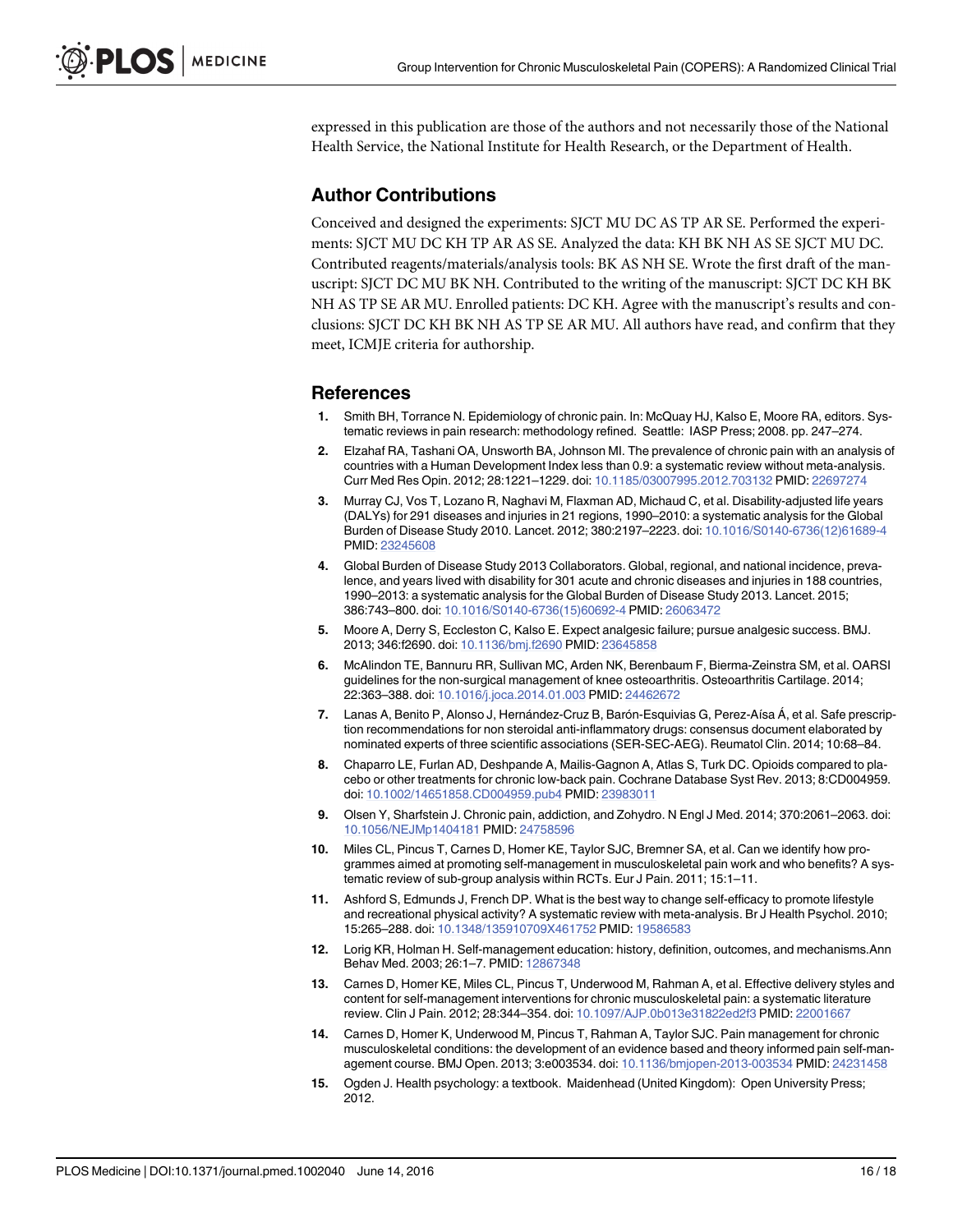- <span id="page-16-0"></span>[16.](#page-3-0) Carnes D, Underwood M, Homer K, Eldridge S, Bremner S, Pincus T, et al. Effectiveness and cost effectiveness of a novel, group self-management course for adults with chronic musculoskeletal pain: study protocol for a multicentre, randomised controlled trial (COPERS). BMJ Open. 2013; 3:e002492. doi: [10.1136/bmjopen-2012-002492](http://dx.doi.org/10.1136/bmjopen-2012-002492) PMID: [23358564](http://www.ncbi.nlm.nih.gov/pubmed/23358564)
- [17.](#page-3-0) Kahan B, Diaz-Ordaz K, Homer K, Carnes D, Underwood M, Taylor SJ, et al. Coping with persistent pain, effectiveness research into self-management (COPERS)—statistical analysis plan for a randomised controlled trial. BMC Trials. 2014; 15:59. doi: [10.1186/1745-6215-15-59](http://dx.doi.org/10.1186/1745-6215-15-59)
- [18.](#page-3-0) Foell J, Carnes D, Homer K, Taylor SJC. Developing and implementing electronic search strategies to recruit patients with chronic musculoskeletal pain in primary care databases. Prim Health Care Res Dev. 2014; 15:234–243. doi: [10.1017/S1463423613000248](http://dx.doi.org/10.1017/S1463423613000248) PMID: [23702299](http://www.ncbi.nlm.nih.gov/pubmed/23702299)
- [19.](#page-4-0) Mersky H, Bogbuk N, editors. Classification of chronic pain descriptions of chronic pain syndromes and definitions of pain terms. 2nd edition. Seattle: IASP Press; 1994.
- [20.](#page-4-0) Von Korff M, Ormel J, Keefe FJ, Dworkin SF. Grading the severity of chronic pain. Pain. 1992; 50:133– 149. PMID: [1408309](http://www.ncbi.nlm.nih.gov/pubmed/1408309)
- [21.](#page-4-0) Smith BH, Penny KI, Purves AM, Munro C, Wilson B, Grimshaw J, et al. The Chronic Pain Grade questionnaire: validation and reliability in postal research. Pain. 1997; 71:141–147. PMID: [9211475](http://www.ncbi.nlm.nih.gov/pubmed/9211475)
- [22.](#page-4-0) Lamb SE, Lall R, Hansen Z, Castelnuovo, Withers EJ, Nichols V, et al. A multicentred randomised controlled trial of a primary care-based cognitive behavioural programme for low back pain. The Back Skills Training (BeST) trial. Health Technol Assess. 2010; 14:1–253.
- [23.](#page-4-0) UK BEAM trial team. UK back pain, exercise and manipulation (UK BEAM) randomised trial: effectiveness of physical therapies for back pain in primary care. BMJ 2004; 329:1377–1383. PMID: [15556955](http://www.ncbi.nlm.nih.gov/pubmed/15556955)
- [24.](#page-4-0) Office for National Statistics. 2011 census. [cited 9 May 2016]. Available: [https://www.ons.gov.uk/](https://www.ons.gov.uk/census/2011census) [census/2011census](https://www.ons.gov.uk/census/2011census).
- [25.](#page-4-0) Zigmond AS, Snaith RP. The hospital anxiety and depression scale. Acta Psychiatr Scand. 1983; 67:361–370. PMID: [6880820](http://www.ncbi.nlm.nih.gov/pubmed/6880820)
- [26.](#page-4-0) McCracken LM, Vowles KE, Eccleston C. Acceptance of chronic pain: component analysis and a revised assessment method. Pain. 2004; 107:159–166. PMID: [14715402](http://www.ncbi.nlm.nih.gov/pubmed/14715402)
- [27.](#page-4-0) Deakin University. Measurement to generate change: Health Education Impact Questionnaire (heiQ). 2015 Nov 9 [cited 9 May 2016]. Available: [http://www.deakin.edu.au/research/cphr/our-research/](http://www.deakin.edu.au/research/cphr/our-research/public-health-innovation-unit/our-research) [public-health-innovation-unit/our-research.](http://www.deakin.edu.au/research/cphr/our-research/public-health-innovation-unit/our-research)
- [28.](#page-4-0) EuroQol Group. About EQ-5D. 2016 [cited 9 May 2016]. Available: [http://www.euroqol.org/about-eq-](http://www.euroqol.org/about-eq-5d.html)[5d.html.](http://www.euroqol.org/about-eq-5d.html)
- [29.](#page-4-0) Nicholas MK. The pain self-efficacy questionnaire: taking pain into account. Eur J Pain. 2007; 11:153– 163. PMID: [16446108](http://www.ncbi.nlm.nih.gov/pubmed/16446108)
- [30.](#page-6-0) Mars T, Ellard D, Carnes D, Homer K, Underwood M, Taylor SJ. Fidelity in complex behaviour change interventions: a standardised approach to evaluate intervention integrity. BMJ Open. 2013; 3:e003555. doi: [10.1136/bmjopen-2012-003555](http://dx.doi.org/10.1136/bmjopen-2012-003555) PMID: [24240140](http://www.ncbi.nlm.nih.gov/pubmed/24240140)
- [31.](#page-6-0) Moerbeek M, Wong WK. Sample size formulae for trials comparing group and individual treatments in a multilevel model. Stat Med. 2008; 27:2850–2864. PMID: [17960589](http://www.ncbi.nlm.nih.gov/pubmed/17960589)
- [32.](#page-6-0) Kahan BC, Morris TP. Assessing potential sources of clustering in individually randomised trials. BMC Med Res Methodol. 2013; 13:58. doi: [10.1186/1471-2288-13-58](http://dx.doi.org/10.1186/1471-2288-13-58) PMID: [23590245](http://www.ncbi.nlm.nih.gov/pubmed/23590245)
- [33.](#page-6-0) Kahan BC, Morris TP. Reporting and analysis of trials using stratified randomisation in leading medical journals: review and reanalysis. BMJ. 2012; 345:e5840. doi: [10.1136/bmj.e5840](http://dx.doi.org/10.1136/bmj.e5840) PMID: [22983531](http://www.ncbi.nlm.nih.gov/pubmed/22983531)
- [34.](#page-6-0) Kahan BC, Morris TP. Improper analysis of trials randomised using stratified blocks or minimisation. Stat Med. 2012; 31:328–340. doi: [10.1002/sim.4431](http://dx.doi.org/10.1002/sim.4431) PMID: [22139891](http://www.ncbi.nlm.nih.gov/pubmed/22139891)
- [35.](#page-6-0) Kahan BC, Morris TP. Analysis of multicentre trials with continuous outcomes: when and how should we account for centre effects? Stat Med. 2013; 32:1136–1149. doi: [10.1002/sim.5667](http://dx.doi.org/10.1002/sim.5667) PMID: [23112128](http://www.ncbi.nlm.nih.gov/pubmed/23112128)
- [36.](#page-6-0) Kahan BC, Jairath V, Doré CJ, Morris TP. The risks and rewards of covariate adjustment in randomized trials: an assessment of 12 outcomes from 8 studies. Trials. 2014; 15:139. doi: [10.1186/1745-6215-15-](http://dx.doi.org/10.1186/1745-6215-15-139) [139](http://dx.doi.org/10.1186/1745-6215-15-139) PMID: [24755011](http://www.ncbi.nlm.nih.gov/pubmed/24755011)
- [37.](#page-6-0) Rubin DB. Multiple imputation for nonresponse in surveys. New York: John Wiley and Sons; 1987.
- [38.](#page-7-0) Carpenter JR, Goldstein H, Kenward MG. REALCOM-IMPUTE software for multilevel multiple imputation with mixed response types. J Stat Softw. 2011; 45.
- [39.](#page-7-0) Health and Social Care Information Centre. Secondary Uses Service (SUS). 2016 [cited 9 May 2016]. Available: <http://www.hscic.gov.uk/sus>.
- [40.](#page-7-0) Joint Formulary Committee. British national formulary. 62 edition. London: BMJ Group and Pharmaceutical Press; 2011.